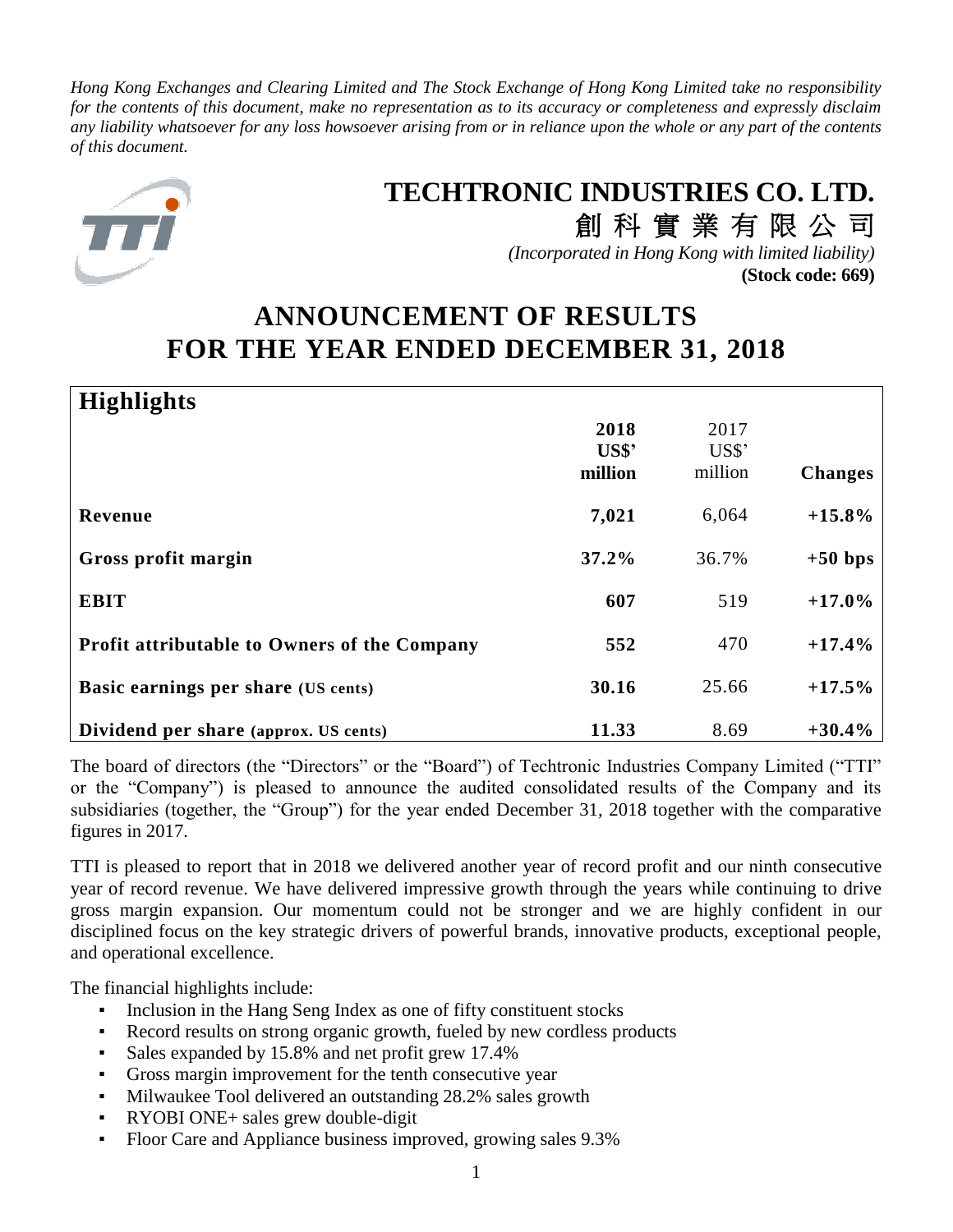# **BUSINESS HIGHLIGHTS**

### **Industry Leading Year**

TTI delivered another solid year in 2018 with record sales and profits. For 2018, we reported a 15.8% revenue increase over 2017 to US\$7.02 billion, the ninth consecutive year of record revenues. Every geographic region generated exceptional growth powered by a stream of exciting new cordless products. Our flagship Power Equipment business, representing 85.6% of total sales, grew 17.0% to US\$6.0 billion with operating profit up 16.9% to US\$598 million. The Milwaukee Tool business maintained its outstanding growth rate delivering a revenue increase of 28.2%, while the RYOBI business generated double-digit growth. The Floor Care and Appliance business grew 9.3% and showed meaningful improvement throughout the year. TTI is focused on transforming our industry through innovative cordless technology and remains dedicated to the core principles of powerful brands, innovative products, exceptional people, and operational excellence.

### **Strong Financial Performance**

Gross margin continued to improve from 36.7% in 2017 to 37.2% in 2018 driven by new product, mix, volume and productivity. We maintained our relentless focus on driving efficiencies throughout our operations while offsetting commodity inflation. Our EBIT increased 17.0% to US\$607 million, with the EBIT margin improving by 10 basis points to 8.7%. Shareholders' profits rose 17.4% to US\$552 million, with earnings per share increasing 17.5% over 2017 to US30.16 cents. Through our highly disciplined working capital management we again delivered a net cash position.

The Board is recommending a final dividend of HK50.00 cents (approximately US6.44 cents) per share. Together, with the interim dividend of HK38.00 cents (approximately US4.89 cents) per share, this will result in a full-year dividend of HK88.00 cents (approximately US11.33 cents) per share, against HK67.50 cents (approximately US8.69 cents) per share in 2017, an increase of 30.4%.

### **Reshaping Cordless Performance**

TTI continues on its path to growth by being on the technology forefront with a superior lithium-battery cordless product portfolio. We see cordless as the future of power equipment and floor care products with a transition that is expanding at a rapid rate. TTI has strategically committed significant resources in R&D to develop innovative products that redefine how individuals conduct work at home and on the jobsite. We continue to enter new markets and verticals as our technology advancements create opportunities previously unimagined. We are launching cutting edge innovation that delivers better performance, outstanding ergonomics, improved productivity and increased jobsite safety.

Our powerful product development capabilities and deep technical cordless expertise in lithium battery technology, high performance brushless motors, and system electronics are showcasing our industry leadership. Leveraging our exceptional brands and overarching battery platforms, we are producing a growing network effect and attracting users with our cordless innovations at a swift pace. TTI is changing the cordless landscape by investing in the technology that is building our future.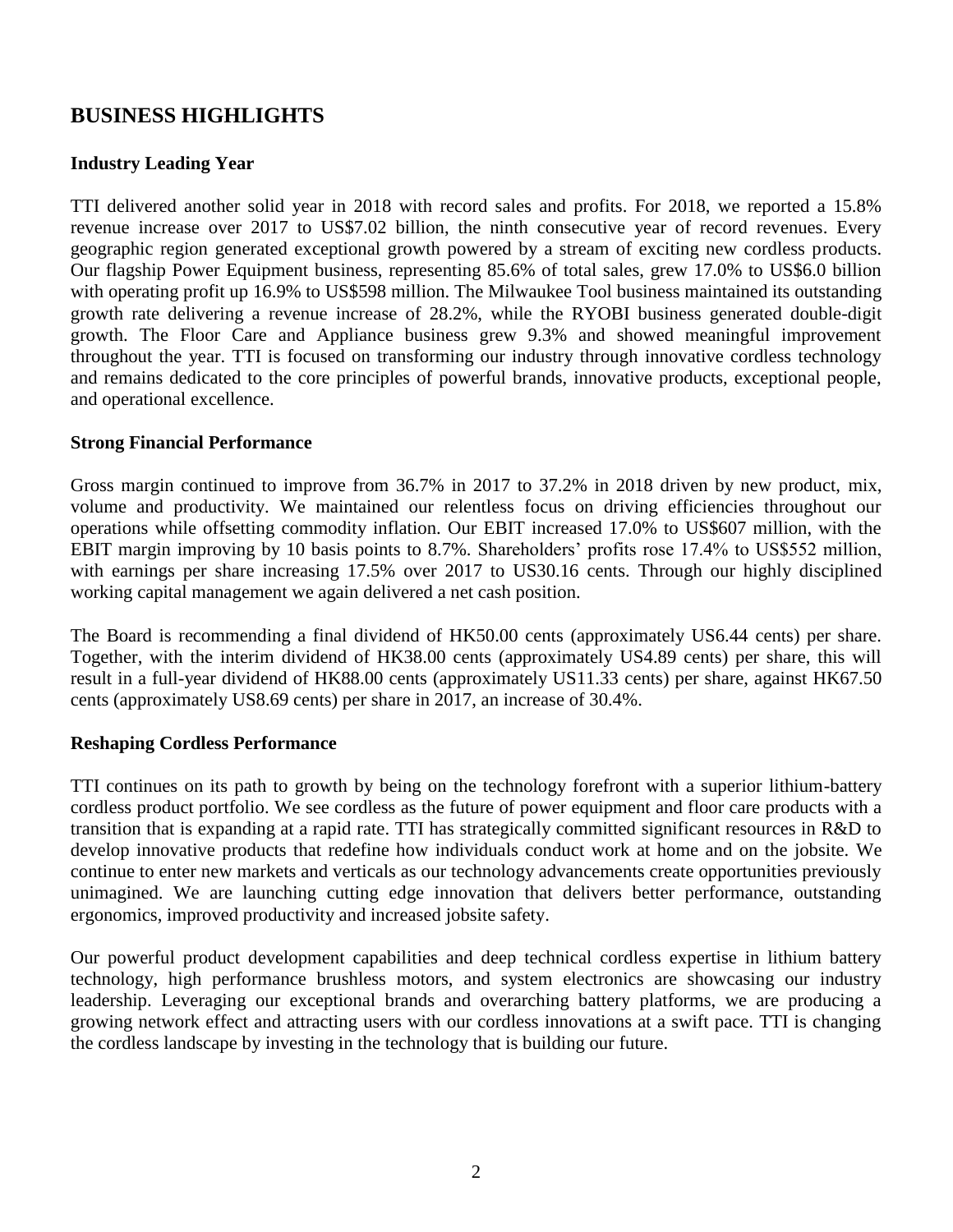### **Operational Excellence**

An important element of our strategic approach to continuous operational improvement is our diversified global manufacturing network. With multiple manufacturing operations in Europe, Asia, and the United States and our supply chain, we have focused manufacturing capabilities that harness cost efficiencies with the flexibility to handle our high level of growth while adapting to an ever changing market. TTI has made significant investments in the expansion of our distribution, manufacturing and R&D capabilities in North America and added a new manufacturing complex in Vietnam to support the rapid growth. Continuing our productivity trend, global headcount for the entire Group increased 5.7%, well below the 15.8% revenue increase. Additionally, ongoing investments in automation, supply chain, and productivity improvements continue to drive higher quality at better cost while promoting environmental, social and governance requirements. We remain committed to delivering world class on-time fill rates with superior quality products while maintaining best cost.

# **REVIEW OF OPERATIONS**

# **Power Equipment, Accessories and Hand Tools**

Representing 85.6% of total sales, the Power Equipment business reported global sales of US\$ 6.0 billion, a 17.0% increase over the same period in 2017. A multitude of strategic factors contributed to the record performance including innovative new product introductions, product category expansion, geographic expansion and market share gains. Operating profit was US\$598 million, an increase of 16.9% over last year.

### *Industrial Tools*

The Milwaukee Tool business generated excellent results with worldwide sales up 28.2% over the previous period with double digit growth in all geographic regions. The dedicated focus on cordless innovation is producing a volume of disruptive products across targeted product categories in markets we serve. Consequently, the Milwaukee Tool business continues to significantly outperform the global market by providing tool solutions to the professional user in a growing number of categories and industries.

### *Power Tools*

The Milwaukee Tool business continues to expand cordless product solutions on their M18 and M12 battery platforms. The M18 system, the fastest-growing cordless system for the professional end user, offers over 165 compatible tool and lighting solutions on a single battery platform. In addition, Milwaukee Tool is the dominant leader in the global sub-compact cordless space, with the M12 cordless system offering over 100 compatible tools and lighting solutions.

In 2018, Milwaukee Tool introduced the most powerful line of M18 FUEL products ever. These tools have the performance of traditional corded tools but with the productivity and safety of cordless. The M18 FUEL ½" Hammer Drill Driver is the most powerful and compact in the Milwaukee Tool range. The powerful M18 SUPER SAWZALL reciprocating saw was launched with faster cut speeds than a corded reciprocating saw delivering up to 150 cuts per charge. The new M18 FUEL Table Saw allows contractors to rip large jobsite materials to size while creating more power than a corded saw and providing unmatched run time. The break-through M18 16" Chainsaw was introduced with the power to address the most demanding application and the capability to outperform gas and higher voltage competitors. These are just a few of the exciting FUEL products that were introduced during the year.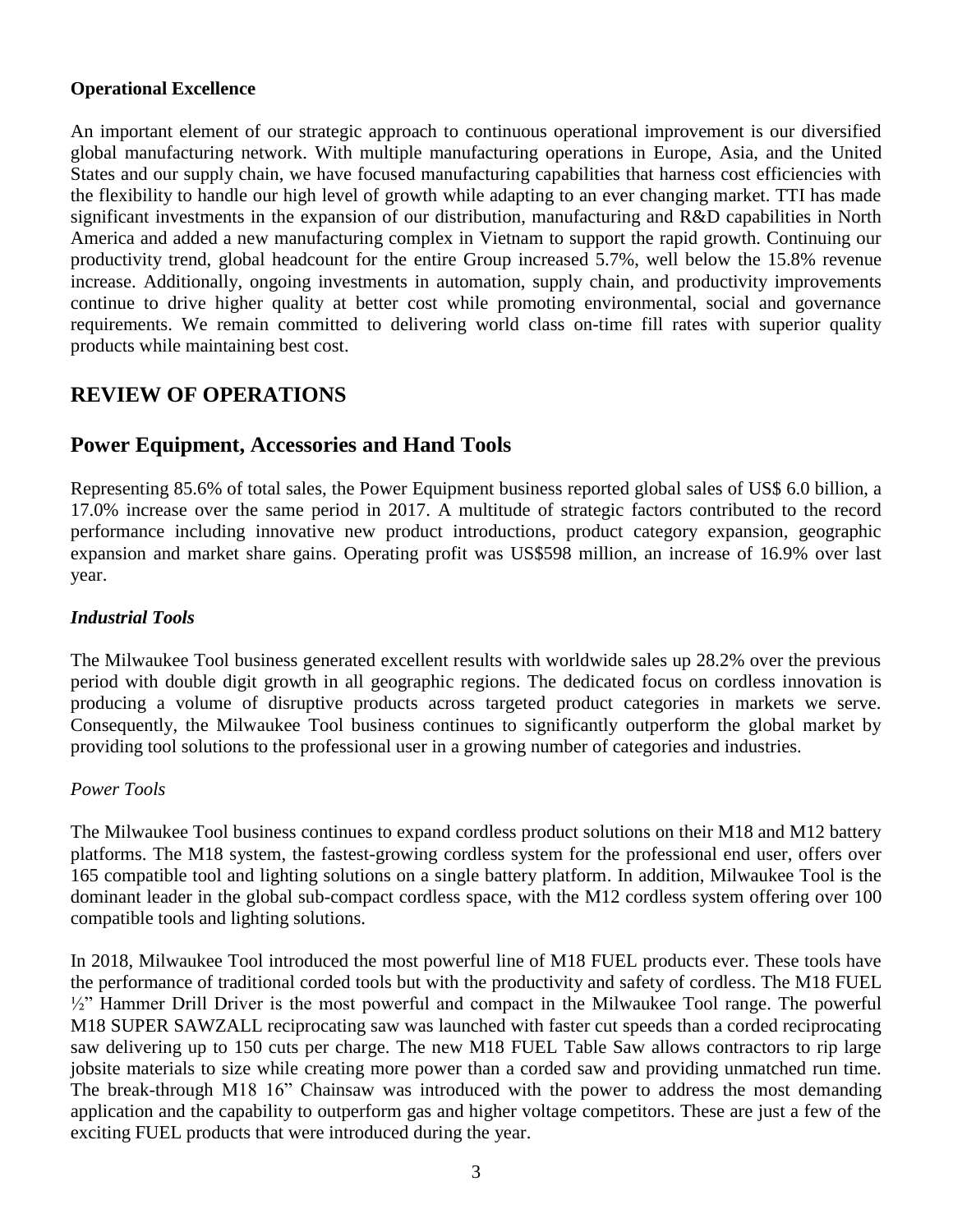Ongoing technology advancements keep MILWAUKEE on the leading edge of cordless performance. Our most powerful M18 REDLITHIUM HIGH OUTPUT HD12.0 Battery produces more work per charge while remaining compatible with the M18 System. We continued to bring more innovations with the next generation POWERSTATE Brushless Motor, the most powerful motor ever produced by Milwaukee Tool. The latest REDLINK PLUS is the most intelligent and powerful microprocessor ever used in a power tool by Milwaukee Tool and manages significantly more current under demanding applications.

## *HIGH OUTPUT and Personal Lighting*

The MILWAUKEE HIGH OUTPUT Lighting program is another example of entering a traditional market with cordless technology. With recent introductions into the personal lighting and temporary lighting markets, Milwaukee Tool now offers the most comprehensive work lighting portfolio in the industry. The M12 ROCKET Dual Power Tower Light is the lightest, most compact tower light in its class with the ability to broadcast light in any direction. The M18 RADIUS Compact Site Light with Flood Mode has with 18 hours of run time and a compact size that allows users to effortlessly bring and remove this light from the jobsite.

### *Accessories*

End users demand the same attention to quality, durability, and innovation in their accessories as they do in their tools. Focusing on problem solving new technologies, Milwaukee Tool launched the HOLE DOZER Hole Saw with Carbide Teeth and the BIG HAWG Hole Cutter with Carbide Teeth, both innovative cutting accessories with carbide strength which deliver superior life, versatility, and user productivity in the most demanding applications.

Milwaukee Tool acquired the Imperial Blades company in 2018 which manufactures a full range of blades for use in oscillating multi-tools. Founded in 2008 and the original inventor of the universal shank for use in oscillating multi-tools, the company has grown at an impressive rate with new product technology such as STORM Titanium coating and the Carbide Extreme Blade. The acquisition is part of the ongoing effort to provide the most complete range of accessories on the market.

## *Hand Tools & Storage*

Milwaukee Tool is providing break-through product innovations in hand tools and storage aimed at our core trade users. We launched over 115 new innovative products in the hand tool and storage category during 2018 helping to drive another year of significant growth. The PACKOUT storage system, designed to provide users with the ability to interchange and interlock a wide assortment of heavy duty tool boxes, organizers, and storage totes, added new innovative products to the system including Tool Bags, Low Profile Organizers, Backpacks, Tech Bags, and a Cooler. A new range of Mechanics Hand Tools was also introduced that include Sockets with patented FOUR FLAT sides featuring anti-roll and wrench-ready design and an innovative 90 tooth ratchet tool with 4° of arc swing with a slim profile design allowing users to work in tighter, confined spaces. The EMPIRE business again outpaced its competitors in the layout category with a complete new line of squares.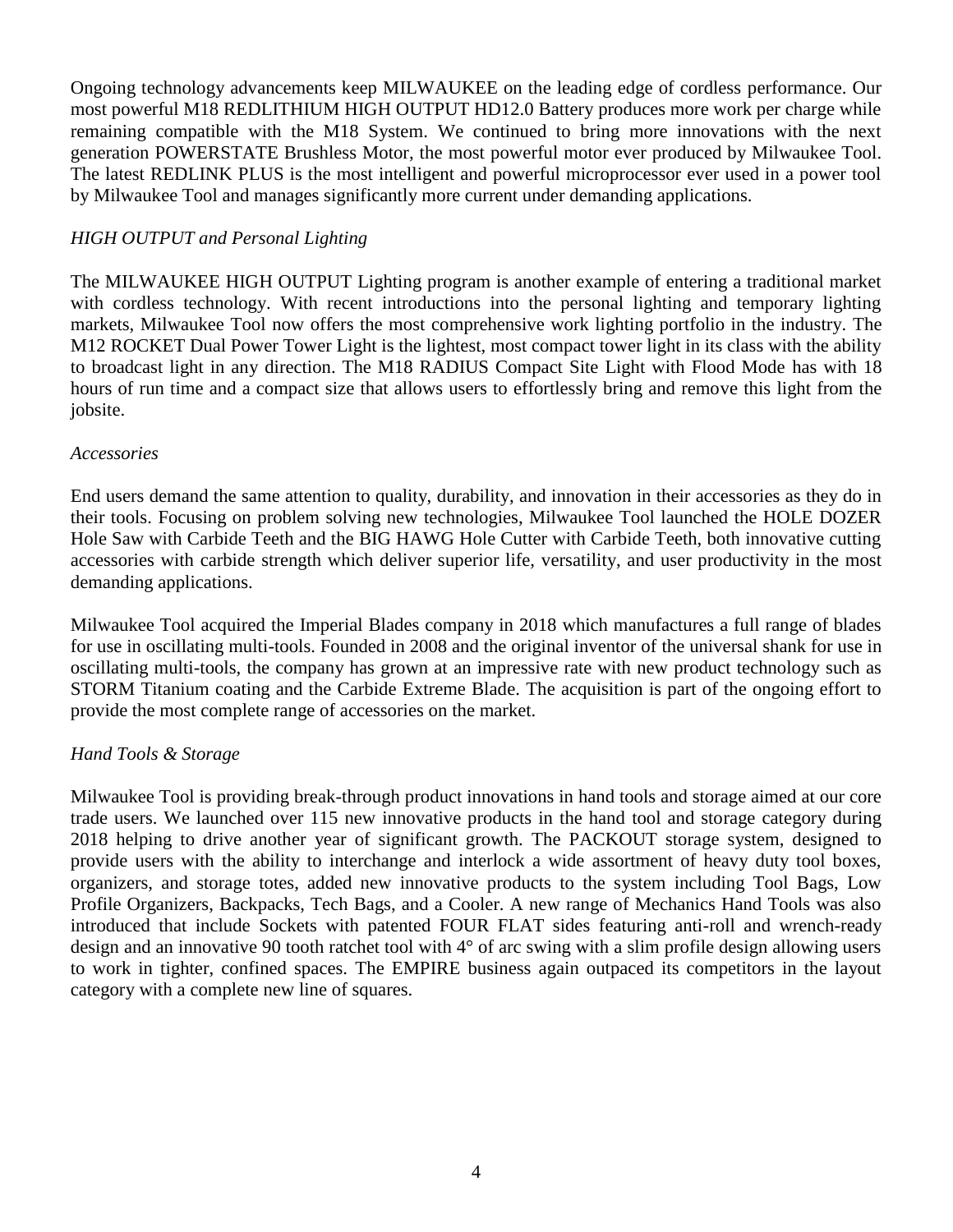## *DIY and Professional Tools*

# *RYOBI DIY Power Tools*

The RYOBI DIY Power Tool business continued to grow in 2018. Innovative cordless product launches and significant retail merchandising programs contributed to driving the growth. The leading DIY RYOBI ONE+ cordless system, with hundreds of tools that all operate on the same 18V battery platform, continues to expand with innovative products. Our deep household penetration has established a loyal following of users.

We continue to bring high performance tools to the DIY user with the RYOBI ONE+ Brushless line, all utilizing the RYOBI ONE+ battery system. New tools in this range were the variable speed jig saw providing more run time, faster cuts, increased power, and longer motor life. The innovative RYOBI ONE+ PEX Crimp Ring Press Tool delivering 320 crimps per charge and easy one-handed crimping operation helps eliminate user fatigue while increasing productivity. A new series of high performance lithium-ion batteries with advanced electronics was introduced effectively adding capacity to all 18V RYOBI ONE+ tools that enhanced run time, power, and overall performance in more demanding applications. The RYOBI ONE+ family of LED lighting products is a growing range for the DIY user. This includes the innovative Color Range LED Worklight with variable color temperature providing the end user with the most accurate view of the work space.

## *AEG Professional Tools*

We continue to broaden the AEG range of cordless tools. Our strategic approach to expand the brand in certain key markets has allowed us to capture market share with the trade professional. Twelve new products were added to the AEG 18V platform bringing the total to over 52 in 2018. Other new product introductions included two new 18V jobsite radios, 18V Brushless large angle grinder, 18V brushless small angle grinder with paddle switch, and the 18V 9.0Ah battery. Looking forward, we have a formidable and exciting pipeline of new 18V tools and 18V kits to be introduced in 2019.

## *RYOBI Outdoor Products*

The movement to innovative cordless products was evident in the RYOBI brand outdoor products business which delivered double digit sales growth. We made market share gains through cordless penetration into traditional gas product categories with new product introductions that utilize our RYOBI ONE+ and 40V battery systems. There were a number of key product innovations that drove the growth and expanded the cordless platform. These include the brushless 40V self-propelled mower, the 40V brushless string trimmer, and the 18V RYOBI ONE+ Bazooka jet fan blower. Product development for the popular 40V battery system continues to expand across a growing number of lawn and garden product categories that require long runtime.

# **Floor Care and Appliances**

The Floor Care and Appliance business returned to positive sales growth in 2018 with cordless vacuums and carpet washing products driving our 9.3% growth. The business continued to drive efficiency and lower costs to align the business around the strategic plan of increasing market share and profitability through the focus on carpet washing and cordless cleaning. This is allowing resources to be dedicated to the future as we invest in the global cordless product development under our HOOVER, VAX, DIRT DEVIL and ORECK brands, all with major product launches planned for 2019. We remain confident that the focus on carpet washing and the significant portfolio transition to cordless cleaning will continue to improve the business.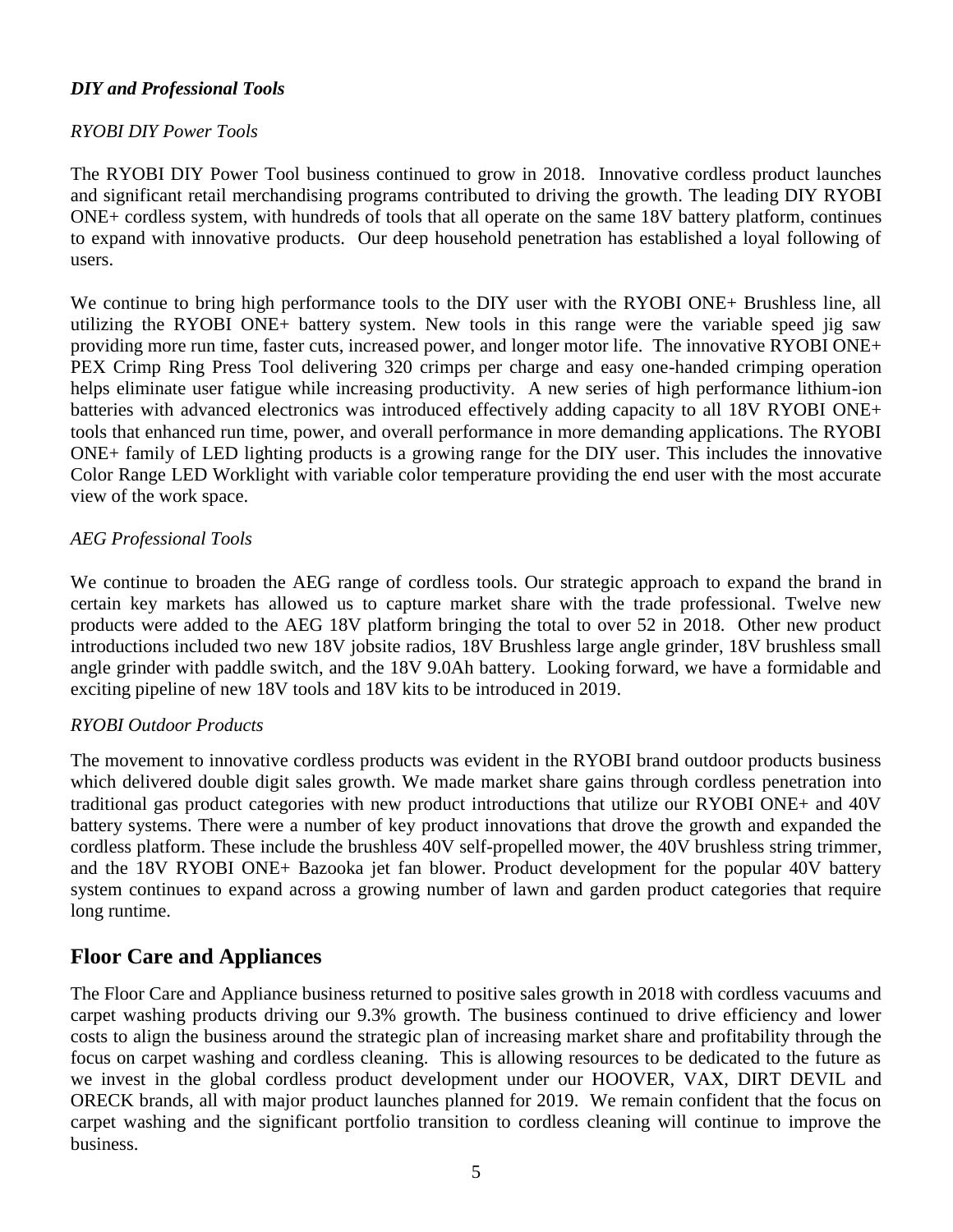### *North America*

The sales increase in North America was driven by Hoover's carpet cleaning product line with the launch of SMARTWASH, an innovative motion sensing Automatic Cleaning Technology that washes when pushed forward and dries when pulled back. The addition of new FLEXFORCE Power Brushes makes this Hoover's best full-size carpet cleaner. Hoover also introduced the highly successful new compact POWERDASH designed for the trend to smaller living spaces with double the cleaning power of competitive compact cleaners. Additionally, carpet cleaning solutions, used in the carpet washers, continue to be a focus as we invest and grow in the carpet washing category.

### *Europe*

The EMEA business had solid sales growth. The focus on our cordless strategy and carpet washing products continued to be the driving force fueling this growth. The BLADE cordless stick vac range contributed to the growth as distribution and sales velocity continue to build across the region. With its new floor cleaning head and direct helix technology, the VAX BLADE delivers the cleaning performance of a corded vacuum, is lightweight, converts easily to a handheld, and has a superior 45 minute run time. The BLADE 2 MAX, with 3X more suction power, is proven to clean carpets better than the top ten selling cordless vacuums in the UK. Alongside the cordless expansion, the business generated substantial growth in the carpet washing category with the innovative launch of the new VAX PLATINUM Powermax Pro which is our best cleaning carpet washer and rids up to 93% of bacteria. We are looking forward to 2019 with the continued introductions of exciting new carpet washers and cordless products.

# **DIVIDEND**

The Directors have recommended a final dividend of HK50.00 cents (approximately US6.44 cents) per share with a total of approximately US\$117,666,000 for the year ended December 31, 2018 (2017: HK39.75 cents (approximately US5.12 cents)) payable to the Company's shareholders whose names appear on the register of members of the Company on May 24, 2019. Subject to the approval of the shareholders at the forthcoming annual general meeting of the Company, the proposed final dividend is expected to be paid on or about June 21, 2019. This payment, together with the interim dividend of HK38.00 cents (approximately US4.89 cents) per share (2017: HK27.75 cents (approximately US3.57 cents)) paid on September 21, 2018, makes a total payment of HK88.00 cents (approximately US11.33 cents) per share for 2018 (2017: HK67.50 cents (approximately US8.69 cents)).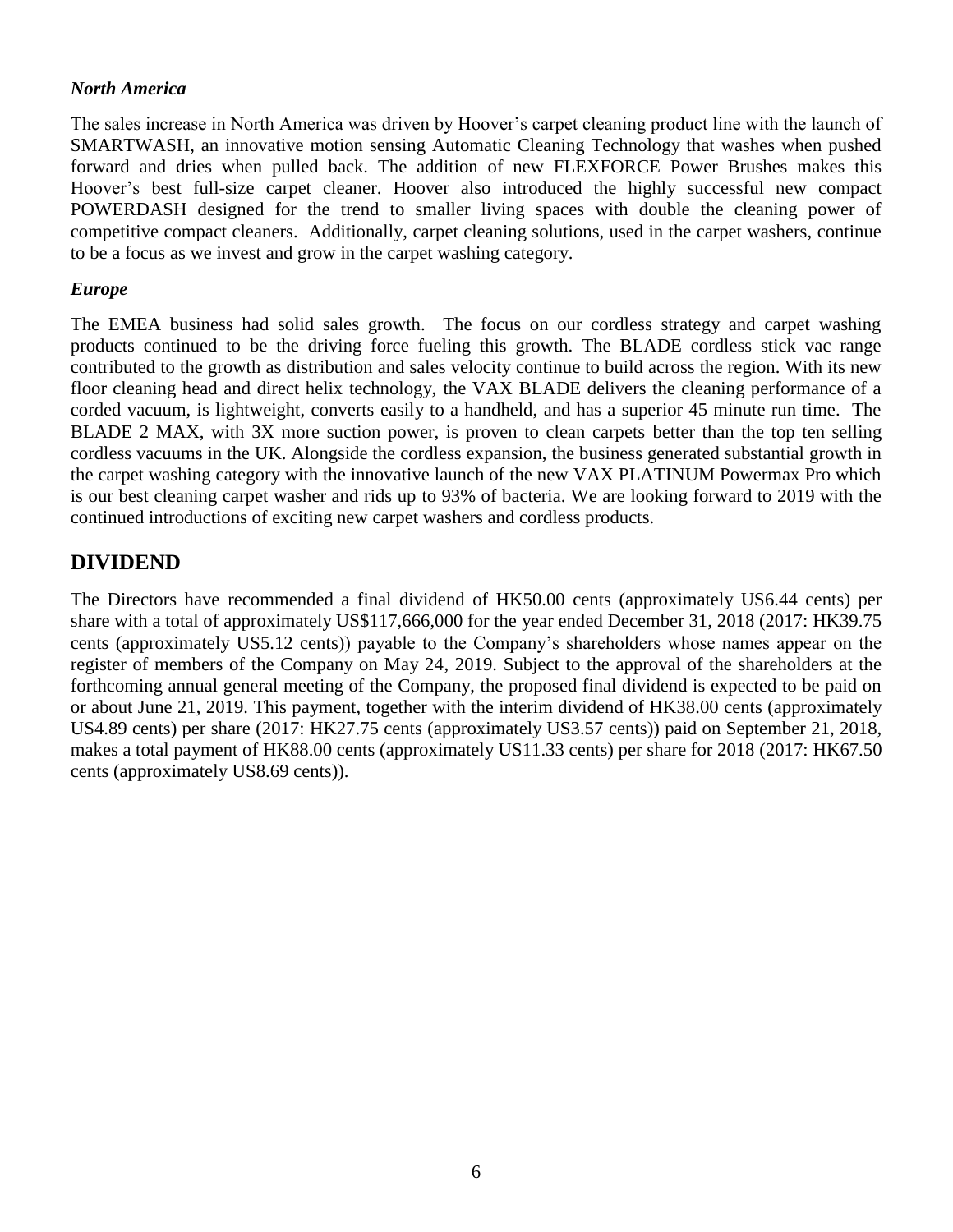# **FINANCIAL REVIEW**

# **FINANCIAL RESULTS**

### *Result Analysis*

The Group's revenue for the year amounted to US\$7.0 billion, an increase of 15.8% as compared to US\$6.1 billion in 2017. Profit attributable to Owners of the Company amounted to US\$552 million as compared to US\$470 million in 2017, an increase of 17.4%. Basic earnings per share for the year improved to US30.16 cents as compared to US25.66 cents in 2017.

EBITDA amounted to US\$846 million, an increase of 16.2% as compared to US\$728 million in 2017.

EBIT amounted to US\$607 million, an increase of 17.0% as compared to US\$519 million in 2017.

### *Gross Margin*

Gross margin improved to 37.2% as compared to 36.7% last year. The margin improvement was the result of new product introduction, product mix, category expansion, improvements in operational efficiency and supply chain productivity.

## *Operating Expenses*

Total operating expenses for the year amounted to US\$2,014 million as compared to US\$1,712 million in 2017, representing 28.7% of turnover (2017: 28.2%). The increase was mainly due to the strategic investments in new products and promotional activities to maintain the sales growth momentum and continual margin improvements.

Investments in product design and development amounted to US\$203 million, representing 2.9% of turnover (2017: 2.7%) reflecting our continuous strive for innovation. We will continue to invest in breakthrough technology and deliver broad base end-user products and categories as these are most critical not only to maintain sales growth momentum but also margin expansions.

Net interest expenses for the year amounted to US\$13 million as compared to US\$14 million in 2017, a reduction of 1 million or 6.2%. Interest coverage, expressed as a multiple of EBITDA to total interest was 22.9 times (2017: 30.2 times).

The effective tax rate, being tax charged for the year to before tax profits was at 7.1% (2017: 6.9%). The Group will continue to leverage its global operations and align its strategy to cope with various tax policies change globally to further improve overall tax efficiencies.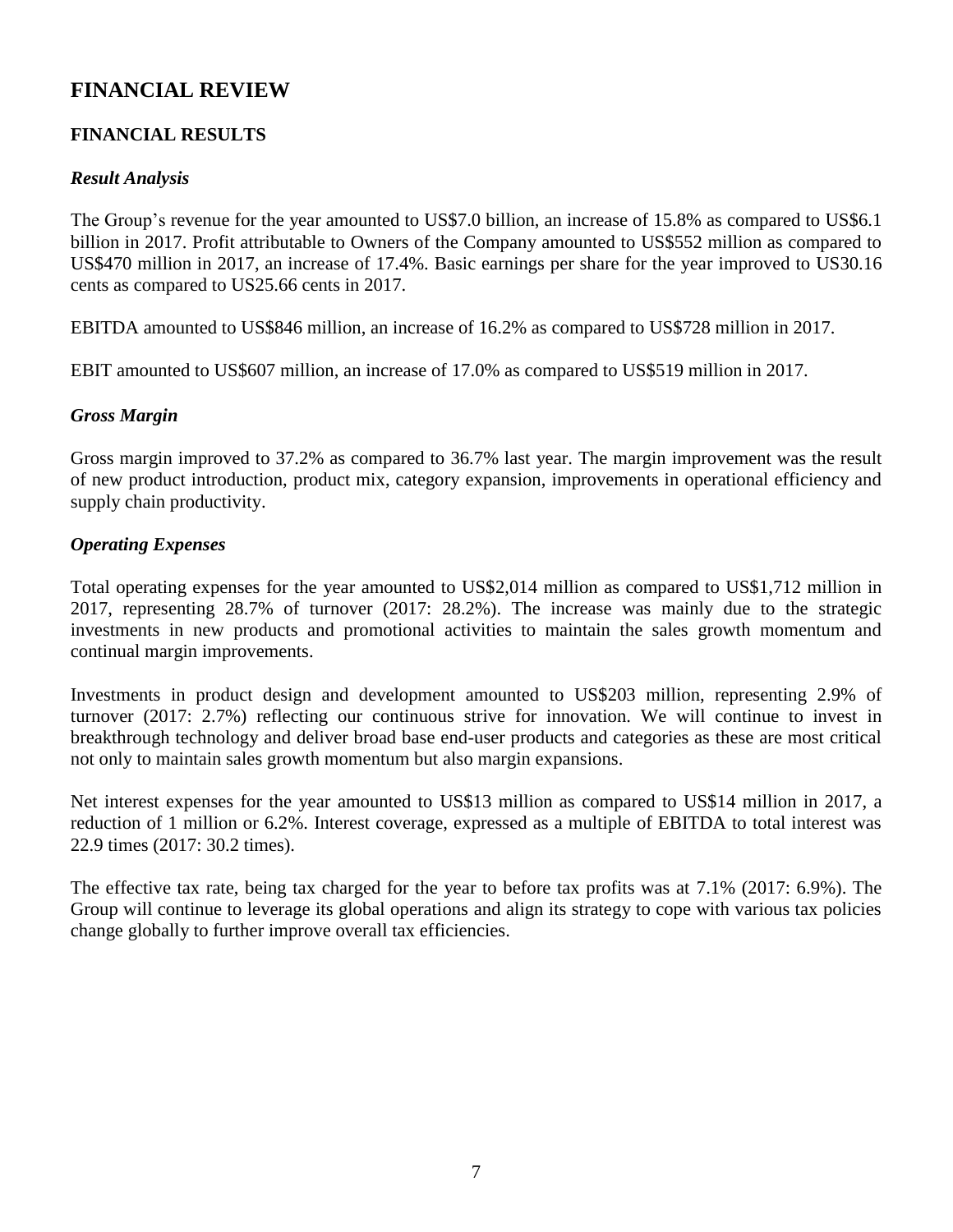# **LIQUIDITY AND FINANCIAL RESOURCES**

# *Shareholders' Funds*

Total shareholders' funds amounted to US\$3.1 billion as compared to US\$2.7 billion in 2017. Book value per share was at US\$1.67 as compared to US\$1.49 last year, an increase of 12.1%.

# *Financial Position*

The Group continued to maintain a strong financial position. As at December 31, 2018, the Group's cash and cash equivalents amounted to US\$1,104 million (2017: US\$864 million), of which 54.1%, 23.3%, 11.4% and 11.2% were denominated in US\$, RMB, EUR and other currencies respectively.

The Group's net gearing, expressed as a percentage of total net borrowing (excluding bank advance from factored trade receivables which are without recourse in nature) to equity attributable to Owners of the Company, was at net cash in 2018. The gearing improvement is the result of very disciplined and focused management over working capital. The Group remains confident that gearing, if any, will remain low going forward.

## *Bank Borrowings*

Long term borrowings accounted for 56.0% of total debts (2017: 66.5%).

The Group's major borrowings continued to be in US Dollars. Borrowings are predominantly LIBOR based. There is a natural hedge mechanism in place as the Group's major revenues are in US Dollars and currency exposure therefore is low. Currency, interest rate exposures, and cash management functions are all being closely monitored and managed by the Group's treasury team.

Amongst the bank borrowings, fixed rate debts account for 10.9% of the total bank borrowings, the balance being floating rate debts.

# *Working Capital*

Total inventory was at US\$1,767 million as compared to US\$1,467 million in 2017. Days inventory increased by 4 days from 88 days to 92 days. The higher inventory days as compared to past years was mainly due to the strategic decision to carry a higher level of inventory to support our service level, considering our high growth momentum. The Group will continue to focus in managing the inventory level and improve inventory turns.

Trade receivable turnover days were at 57 days as compared to 67 days last year. Excluding the gross up of the receivables factored which is without recourse in nature, receivable turnover days were at 53 days as compared to 62 days last year. The Group is comfortable with the quality of the receivables and will continue to exercise due care in managing the credit exposure.

Trade payable days were 100 days as compared to 95 days in 2017 as the Group managed to leverage the volume and order visibility for better trade terms from suppliers.

Working capital as a percentage of sales was at 13.3% as compared to 16.5% in 2017.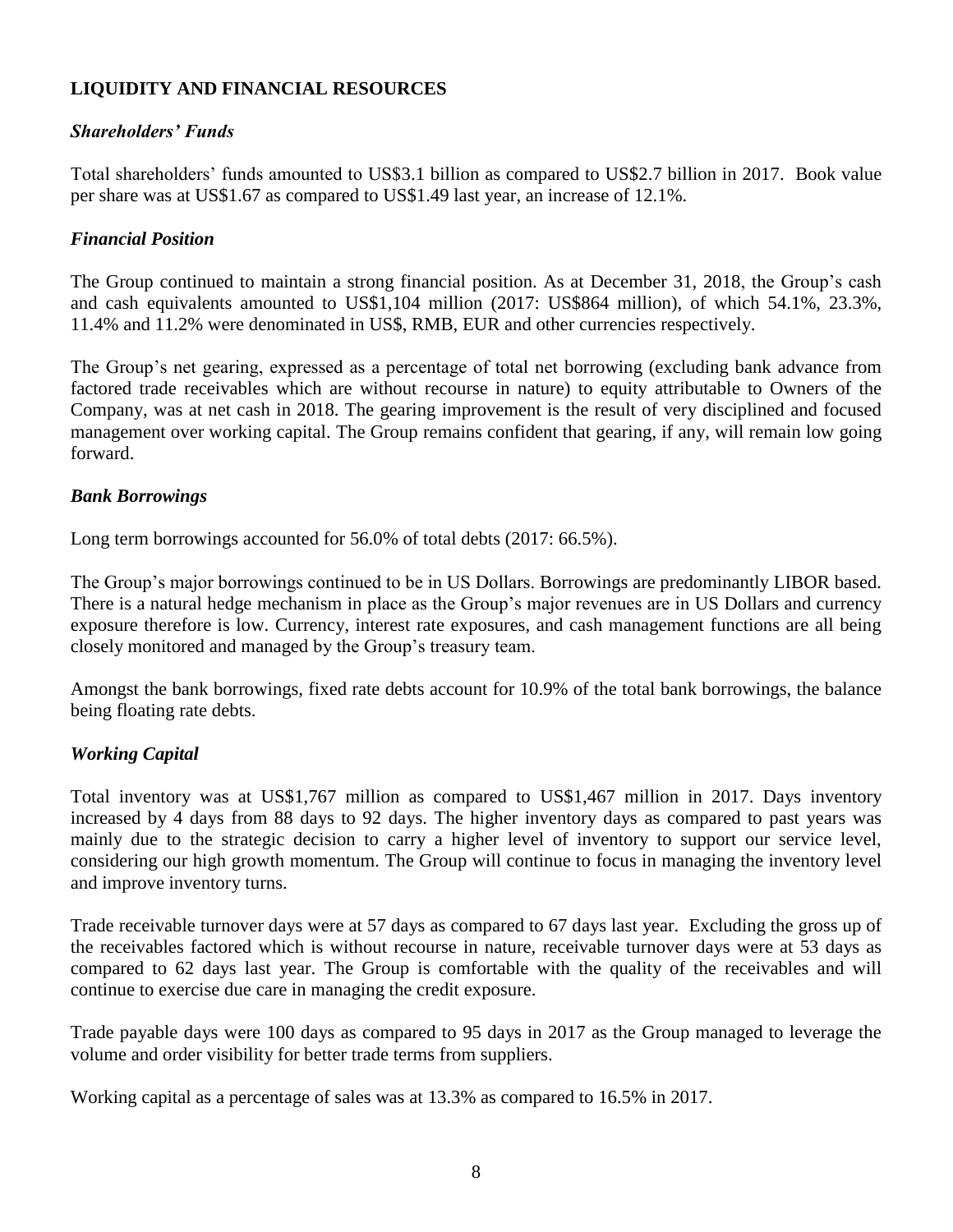# *Capital Expenditure*

Total capital expenditures for the year amounted to US\$259 million (2017: US\$205 million).

# *Capital Commitments and Contingent Liabilities*

As at December 31, 2018, total capital commitments for the acquisition of property, plant and equipment contracted for but not provided amounted to US\$119 million (2017: US\$22 million), and there were no material contingent liabilities or off balance sheet obligations.

# *Charge*

None of the Group's assets are charged or subject to encumbrance.

# *Major Customers and Suppliers*

For the year ended December 31, 2018

- (i) the Group's largest customer and five largest customers accounted for approximately 45.5% and 54.2% respectively of the Group's total revenue; and
- (ii) the Group's largest supplier and five largest suppliers accounted for approximately 7.2% and 22.2% respectively of the Group's total purchases (not including purchases of items which are of a capital nature).

As far as the Directors are aware, none of the Directors, their associates or any shareholders who owned more than 5% of TTI's share capital had any interest in the five largest customers or suppliers of the Group.

# **HUMAN RESOURCES**

The Group employed a total of 23,279 employees as at December 31, 2018 (2017: 22,033) in Hong Kong and overseas. Total staff cost for the year under review amounted to US\$1,062 million (2017: US\$963 million).

The Group regards human capital as vital for the Group's continuous growth and profitability and remains committed to improving the quality, competence and skills of all employees. It provides job-related training and leadership development programs throughout the organization. The Group continues to offer competitive remuneration packages, discretionary share options and bonuses to eligible staff, based on the performance of the Group and the individual employee.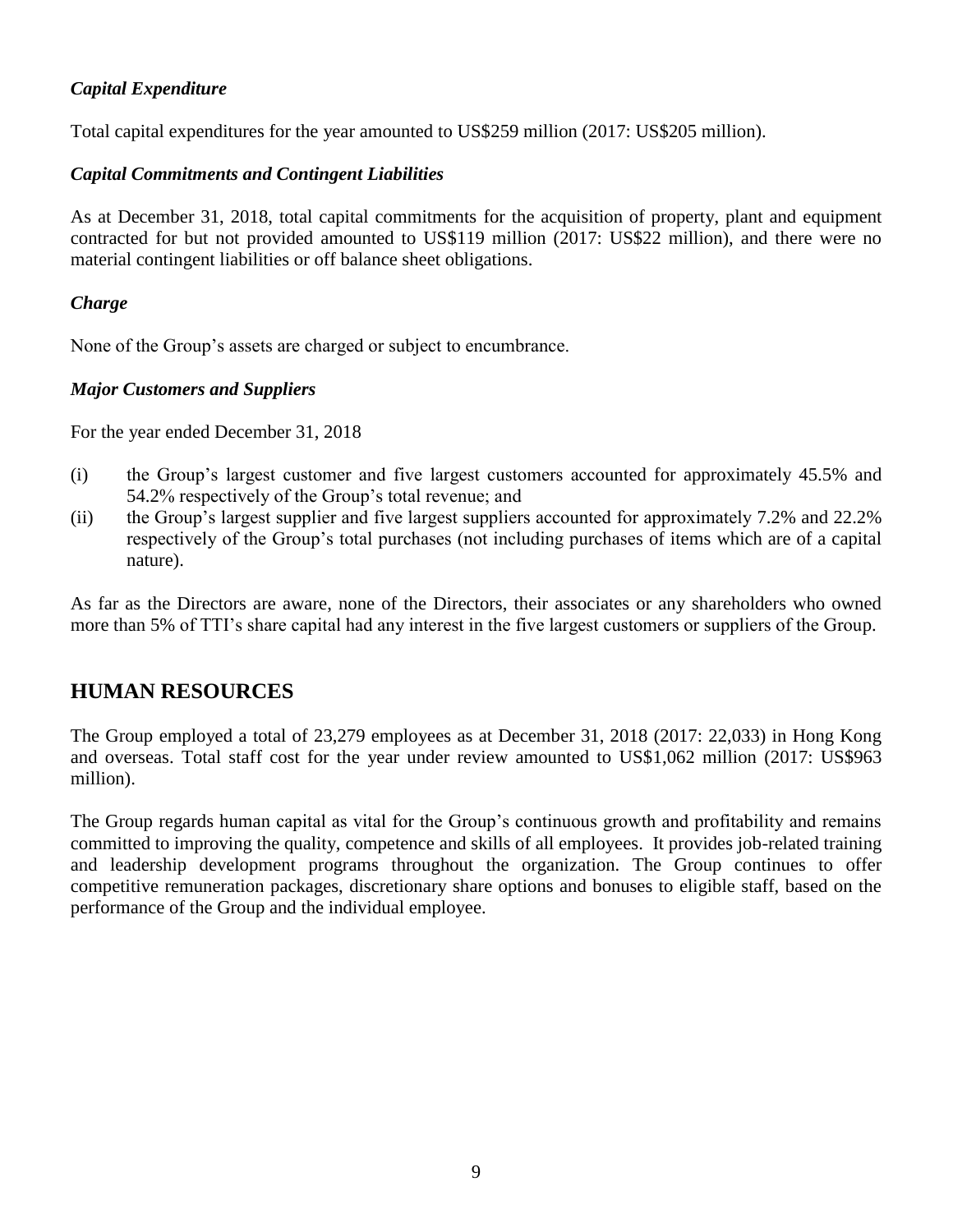# **CORPORATE STRATEGY AND BUSINESS MODEL**

The Group is a world-class leader in design, manufacturing and marketing of power tools, outdoor power equipment and floor care for consumers, professional and industrial users in the home improvement, infrastructure and construction industries. We are committed to implementing our long term strategic plan that focuses on "Powerful brands, Innovative Products, Operational Excellence and Exceptional People".

We continue to strengthen our portfolio of powerful brands with a focused marketing approach. Brands extension into new product categories and under-represented markets enable us to generate outstanding growth. Geographic expansion will be a highlight of TTI's future, our long term strategy is to aggressively build our business both inside and outside North America and we have spent relentless efforts to expand and establish presence in high potential markets around the world.

Introducing innovative new products is the centerpiece of our long term strategy. We continue to invest in building a high-speed product development process, enabling us to respond faster to customer requests and emerging opportunities, giving us a vigorous competitive advantage.

Our strategy in operational excellence will continue, we will drive further gains in efficiency across our manufacturing operations, supporting further margin improvement.

We continue to deploy our Leadership Development Program (LDP) to develop our pool of talent for the future. The LDP initiative is successfully feeding talent into key positions throughout the company.

# **REVIEW OF FINANCIAL INFORMATION**

The Audit Committee has reviewed with senior management of the Group and Messrs Deloitte Touche Tohmatsu the accounting principles and practices adopted by the Group and has discussed internal controls and financial reporting matters, including the review of Group's consolidated financial statements for the year ended December 31, 2018. The Board acknowledges its responsibility for the preparation of the accounts of the Group.

# **COMPLIANCE WITH THE CORPORATE GOVERNANCE CODE OF THE LISTING RULES**

The Company has complied with all the code provisions of the Corporate Governance Code set out in Appendix 14 of the Rules Governing the Listing of Securities on the Stock Exchange of Hong Kong Limited (the "Listing Rules") (the "Corporate Governance Code") throughout the year ended December 31, 2018, save that none of the Directors are appointed for a specific term since they are subject to retirement by rotation and re-election in accordance with the Articles of Association of the Company. Under Article 107(A) of the Articles of Association of the Company, one-third of the board of directors (the "Board") must retire by rotation at each general meeting of the Company, and if eligible, offer themselves for reelection.

The Company has also voluntarily complied with a number of the recommended best practices set out in the Corporate Governance Code, aimed at further enhancement of the Company's corporate governance standard as well as promotion of the best interests of the Company and shareholders as a whole.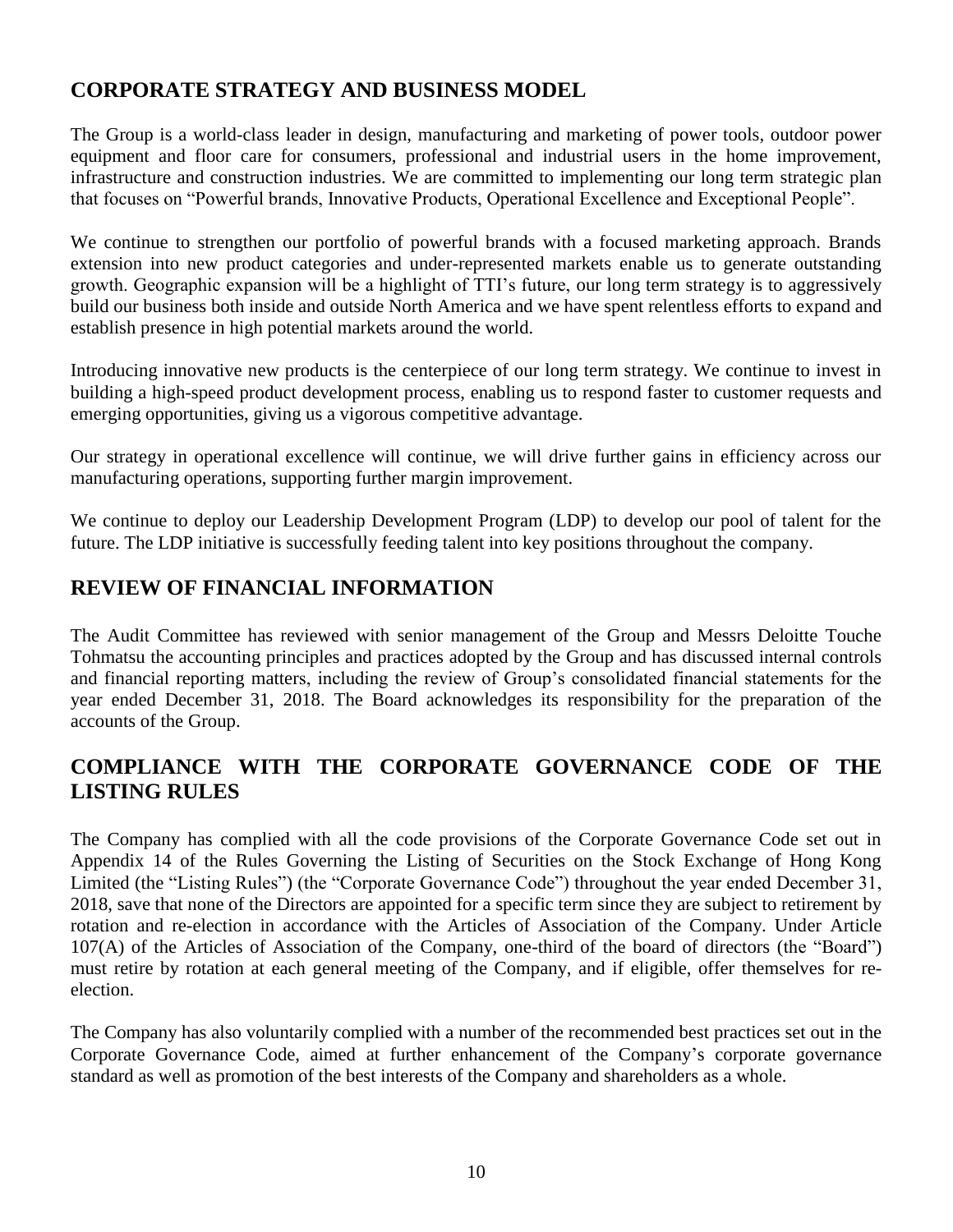# **COMPLIANCE WITH THE MODEL CODE OF THE LISTING RULES**

The Board has adopted the provisions of the Model Code for Securities Transactions by Directors of Listed Issuers set out in Appendix 10 of the Listing Rules (the "Model Code"). Specific enquiries have been made with all Directors who have confirmed that they have fully complied with the required standards as set out in the Model Code during the year ended December 31, 2018.

# **PURCHASE, SALE OR REDEMPTION OF SECURITIES**

A total of 8,600,000 ordinary shares were bought back by the Company during 2018 at prices ranging from HK\$36.25 to HK\$47.55 per share. Among these shares bought back and settled by the Company in 2018, 7,100,000 shares were cancelled during 2018 and 1,500,000 shares were cancelled in January 2019. The aggregate amount paid by the Company for such buy-backs cancelled during 2018 amounting to US\$38,608,000 was charged to the retained earnings.

The shares bought back were cancelled and accordingly the issued share capital of the Company was reduced. The buy-backs of the Company's shares during the year were effected by the Directors pursuant to the mandate granted by shareholders at the previous annual general meeting of the Company, with a view to benefiting shareholders as a whole by enhancing the net asset value per share and earnings per share of the Company.

Except as disclosed above, neither the Company nor any of its subsidiaries purchased, redeemed or sold any of the Company's listed securities during the year.

# **CLOSURE OF REGISTER OF MEMBERS**

The register of members of the Company will be closed for the following periods:

To ascertain members' eligibility to attend and vote at the 2019 Annual General Meeting, the register of members of the Company will be closed from May 15, 2019 to May 17, 2019, both days inclusive, during which period no transfers of shares will be effected. In order to qualify to attend and vote at the 2019 Annual General Meeting, all transfers accompanied by the relevant share certificates must be lodged with the Company's share registrars, Tricor Secretaries Limited, at Level 22, Hopewell Centre, 183 Queen's Road East, Hong Kong for registration not later than 4:00 p.m. on May 14, 2019.

To ascertain members' entitlement to the final dividend, the register of members of the Company will be closed on May 24, 2019 when no transfers of shares will be effected. In order to qualify for the final dividend, all transfers accompanied by the relevant share certificates must be lodged with the Company's share registrars, Tricor Secretaries Limited, at Level 22, Hopewell Centre, 183 Queen's Road East, Hong Kong for registration not later than 4:00 p.m. on May 23, 2019.

# **ANNUAL GENERAL MEETING**

The annual general meeting of the Company will be held on May 17, 2019 and the notice of the annual general meeting will be published and dispatched to the shareholders of the Company within the prescribed time and in such manner as required under the Listing Rules.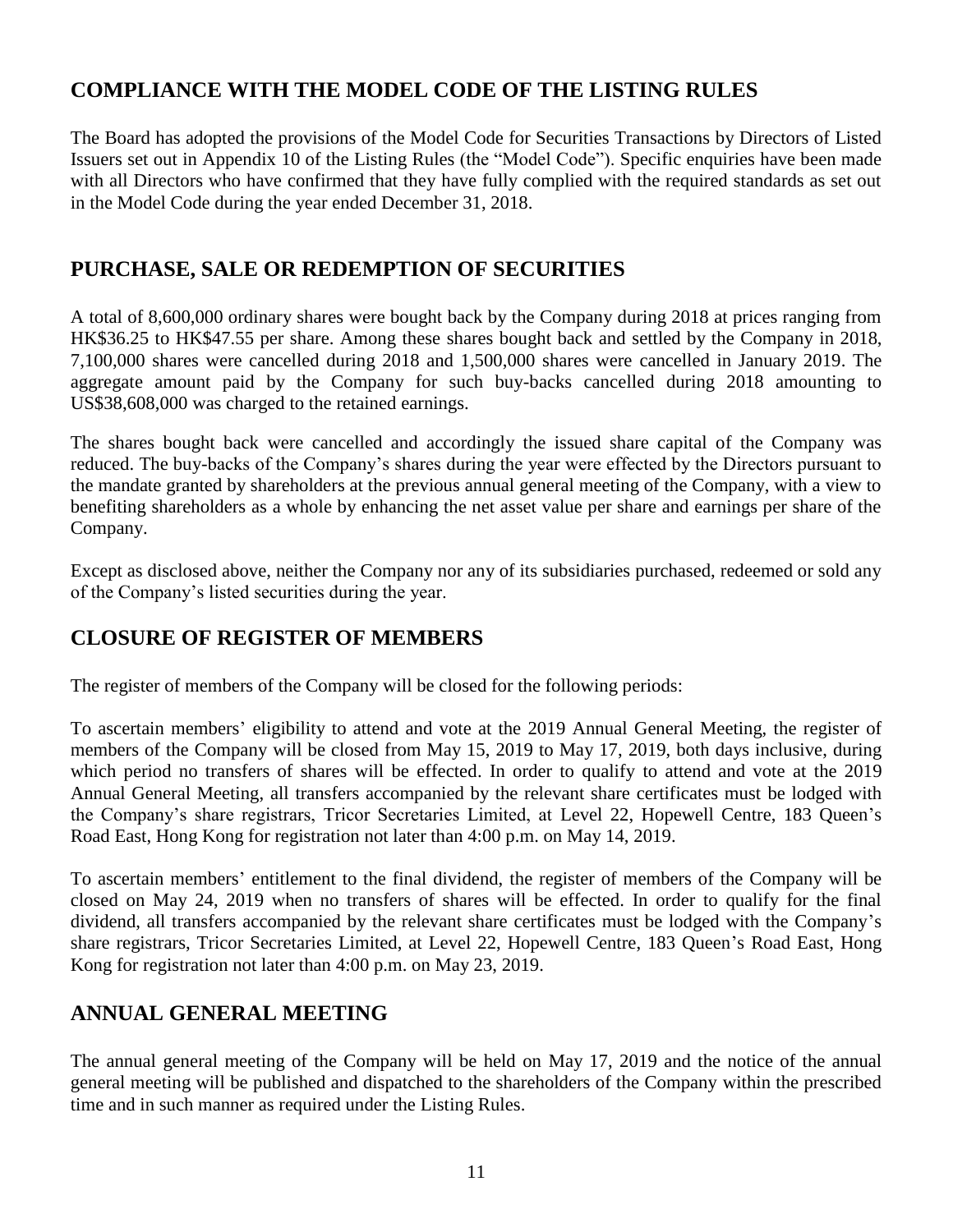# **Exciting Future**

We are confident that our above market organic growth will continue into the future. Our significant investments in R&D and new product development teams have driven a pipeline of disruptive, innovative products that are fundamentally changing the way our users work at home and on the jobsite.

We have an intense focus on our strategic initiatives and the connected management disciplines that drive their execution. Our financial rigor is another key element to our success. Additionally, our obsession with world class organizational development is a central theme in our success. Our ongoing commitment to the successful Leadership Development Program ensures TTI will have a strong pool of talent in the years ahead. A commitment to sustainability is an essential part of our broader responsibility to our employees, customers, investors, suppliers, communities, business and partners. We are dedicated to stringent governance practices and to reducing our impact on the environment.

On behalf of the Board, we would like to express my sincere gratitude to our shareholders, loyal customers and the entire TTI team for their energy, devotion, hard work, and on-going commitment. We are convinced that our bold strategy, customer focus, and business momentum will make 2019 another outstanding year.

> By Order of the Board **Horst Julius Pudwill** Chairman

### Hong Kong, March 6, 2019

*As at the date of this announcement, the Board comprises five group Executive Directors, namely Mr Horst Julius Pudwill (Chairman), Mr Stephan Horst Pudwill (Vice Chairman), Mr Jo seph Galli Jr. (Chief Executive Officer), Mr Patrick Kin Wah Chan and Mr Frank Chi Chung Chan, two Non-executive Directors, namely Prof Roy Chi Ping Chung GBS BBS JP and Mr Camille Jojo and five Independent Non-executive Directors, namely Mr Christopher Patrick Langley OBE, Mr Manfred Kuhlmann, Mr Peter David Sullivan, Mr Vincent Ting Kau Cheung and Mr Johannes-Gerhard Hesse.*

*This results announcement is published on the website of the Company (www.ttigroup.com) and the HKExnews (www.hkexnews.hk).*

*All trademarks and trade names listed other than AEG and RYOBI are owned by the Group.*

*AEG is a registered trademark of AB Electrolux (publ.), and is used under license.*

*RYOBI is a registered trademark of Ryobi Limited, and is used under license.*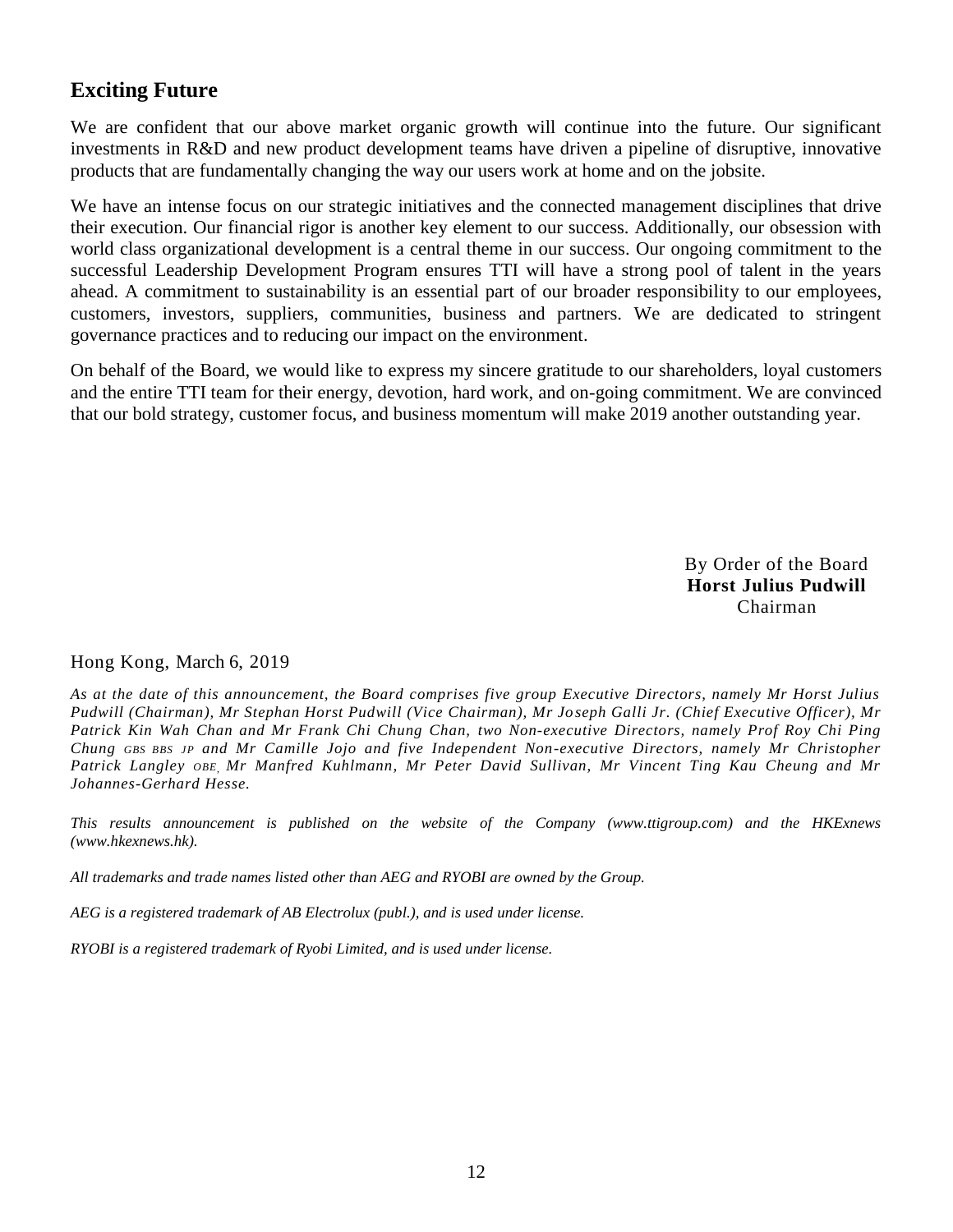# **RESULTS SUMMARY**

# **CONSOLIDATED STATEMENT OF PROFIT OR LOSS AND OTHER COMPREHENSIVE INCOME**

*For the year ended December 31, 2018*

|                                                                                                                      | <b>Notes</b>   | 2018            | 2017            |
|----------------------------------------------------------------------------------------------------------------------|----------------|-----------------|-----------------|
|                                                                                                                      |                | <b>US\$'000</b> | <b>US\$'000</b> |
| Revenue                                                                                                              | $\overline{2}$ | 7,021,182       | 6,063,633       |
| Cost of sales                                                                                                        |                | (4,406,605)     | (3,837,426)     |
| Gross profit                                                                                                         |                | 2,614,577       | 2,226,207       |
| Other income                                                                                                         | $\mathfrak{Z}$ | 7,013           | 5,454           |
| Interest income                                                                                                      |                | 25,204          | 10,792          |
| Selling, distribution and advertising expenses                                                                       |                | (1, 103, 437)   | (925, 146)      |
| Administrative expenses                                                                                              |                | (708, 135)      | (623,710)       |
| Research and development costs                                                                                       |                | (202, 563)      | (163, 621)      |
| Finance costs                                                                                                        | $\overline{4}$ | (38, 049)       | (24, 480)       |
|                                                                                                                      |                |                 |                 |
| Profit before taxation                                                                                               |                | 594,610         | 505,496         |
| Taxation charge                                                                                                      | 5              | (42,070)        | (34, 972)       |
| Profit for the year                                                                                                  | 6              | 552,540         | 470,524         |
| Other comprehensive income (loss):                                                                                   |                |                 |                 |
| Items that will not be reclassified subsequently to profit or loss,                                                  |                |                 |                 |
| net of related income tax:                                                                                           |                |                 |                 |
| Remeasurement of defined benefit obligations                                                                         |                | (111)           | (7, 325)        |
| Items that may be reclassified subsequently to profit or loss:<br>Fair value gain (loss) on foreign currency forward |                |                 |                 |
| contracts in hedge accounting                                                                                        |                | 50,232          | (46,936)        |
| Exchange differences on translation of foreign operations                                                            |                | (49, 173)       | 62,671          |
| Other comprehensive income for the year                                                                              |                | 948             | 8,410           |
| Total comprehensive income for the year                                                                              |                | 553,488         | 478,934         |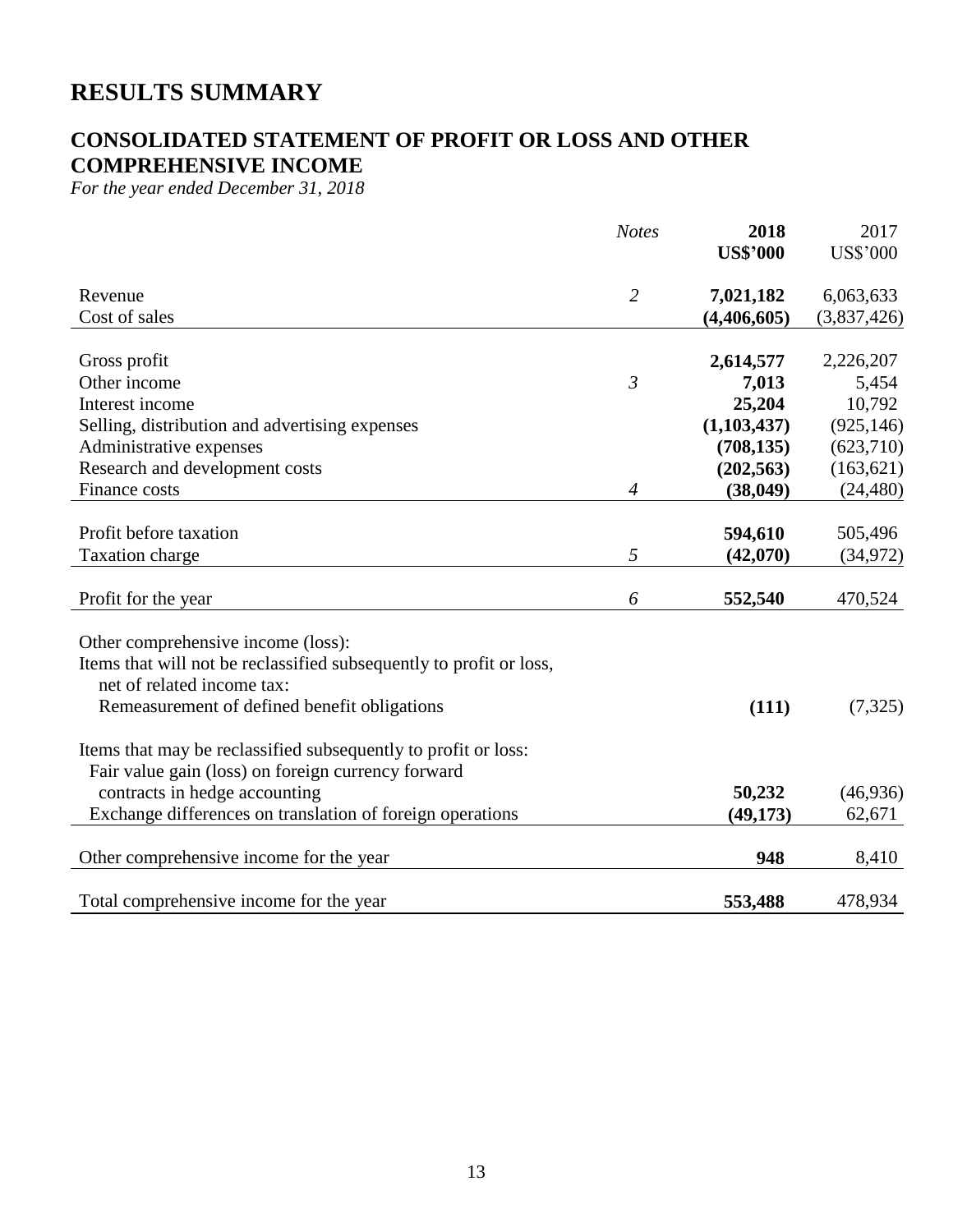|                                             | <b>Note</b> | 2018            | 2017            |
|---------------------------------------------|-------------|-----------------|-----------------|
|                                             |             | <b>US\$'000</b> | <b>US\$'000</b> |
| Profit for the year attributable to:        |             |                 |                 |
| Owners of the Company                       |             | 552,463         | 470,425         |
| Non-controlling interests                   |             | 77              | 99              |
|                                             |             |                 |                 |
|                                             |             | 552,540         | 470,524         |
| Total comprehensive income attributable to: |             |                 |                 |
| Owners of the Company                       |             | 553,411         | 478,835         |
| Non-controlling interests                   |             | 77              | 99              |
|                                             |             | 553,488         | 478,934         |
| Earnings per share (US cents)               | 7           |                 |                 |
| <b>Basic</b>                                |             | 30.16           | 25.66           |
| Diluted                                     |             | 30.06           | 25.58           |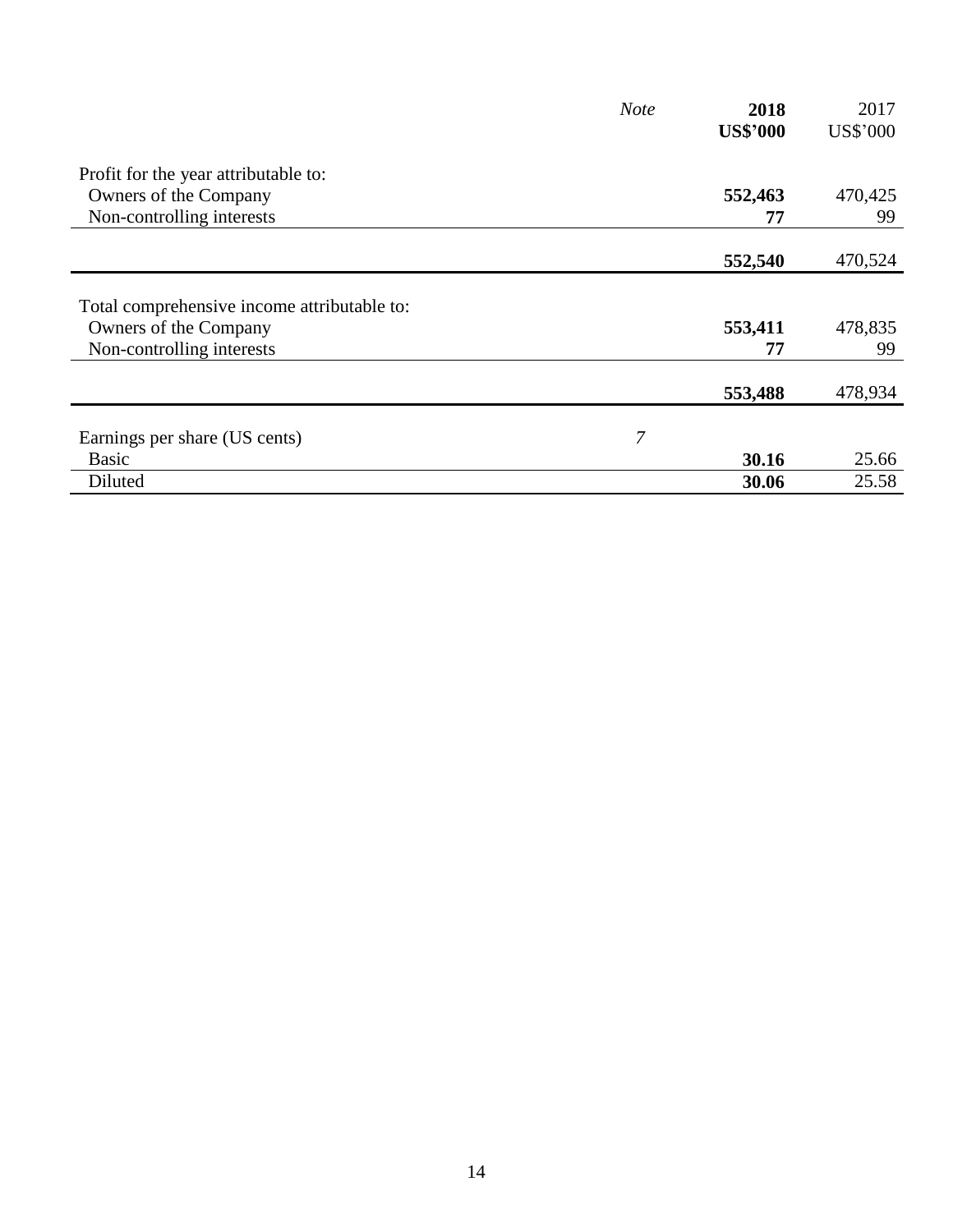# **CONSOLIDATED STATEMENT OF FINANCIAL POSITION**

*As at December 31, 2018*

|                                                        | <b>Notes</b> | 2018<br><b>US\$'000</b> | 2017<br><b>US\$'000</b> |
|--------------------------------------------------------|--------------|-------------------------|-------------------------|
|                                                        |              |                         |                         |
| <b>ASSETS</b>                                          |              |                         |                         |
| <b>Non-current assets</b>                              |              |                         |                         |
| Property, plant and equipment                          | 8 & 12       | 790,936                 | 688,868                 |
| Lease prepayments                                      |              | 28,475                  | 30,836                  |
| Goodwill                                               |              | 581,215                 | 555,350                 |
| Intangible assets                                      |              | 620,801                 | 580,424                 |
| Interests in associates                                |              | 3,664                   | 2,780                   |
| Available-for-sale investments                         |              |                         | 3,697                   |
| Financial assets at fair value through profit of loss  |              | 5,361                   |                         |
| Derivative financial instruments                       |              | 9,441                   | 9,558                   |
| Deferred tax assets                                    |              | 83,945                  | 92,939                  |
|                                                        |              |                         |                         |
|                                                        |              | 2,123,838               | 1,964,452               |
| <b>Current assets</b>                                  |              |                         |                         |
| Inventories                                            |              | 1,766,722               | 1,467,420               |
| Right to returned goods asset                          |              | 14,005                  |                         |
| Trade and other receivables                            | 9            | 1,126,798               | 1,136,876               |
| Deposits and prepayments                               |              | 126,841                 | 112,627                 |
| <b>Bills</b> receivable                                |              | 5,057                   | 8,008                   |
| Tax recoverable                                        |              | 12,852                  | 6,698                   |
| Trade receivables from an associate                    |              | 2,253                   | 2,790                   |
| Derivative financial instruments                       |              | 33,788                  | 3,798                   |
| Held-for-trading investments                           |              |                         | 32,293                  |
| Financial assets at fair value through profit of loss  |              | 32,828                  |                         |
| Bank balances, deposits and cash                       |              | 1,103,880               | 863,515                 |
|                                                        |              | 4,225,024               | 3,634,025               |
| <b>Current liabilities</b>                             |              |                         |                         |
| Trade and other payables                               | 10           | 1,921,452               | 1,574,402               |
| Bills payable                                          |              | 41,164                  | 54,952                  |
| Warranty provision                                     |              | 105,215                 | 97,268                  |
| Tax payable                                            |              | 15,300                  | 23,912                  |
| Derivative financial instruments                       |              | 712                     | 43,830                  |
| Obligations under finance leases - due within one year |              | 288                     | 2,895                   |
| Discounted bills with recourse                         |              | 243,360                 | 87,837                  |
| Unsecured borrowings - due within one year             |              | 255,228                 | 260,342                 |
| Refund liabilities from right of return                |              | 33,267                  |                         |
|                                                        |              |                         |                         |
|                                                        |              | 2,615,986               | 2,145,438               |
|                                                        |              |                         |                         |
| Net current assets                                     |              | 1,609,038               | 1,488,587               |
| Total assets less current liabilities                  |              | 3,732,876               | 3,453,039               |
|                                                        |              |                         |                         |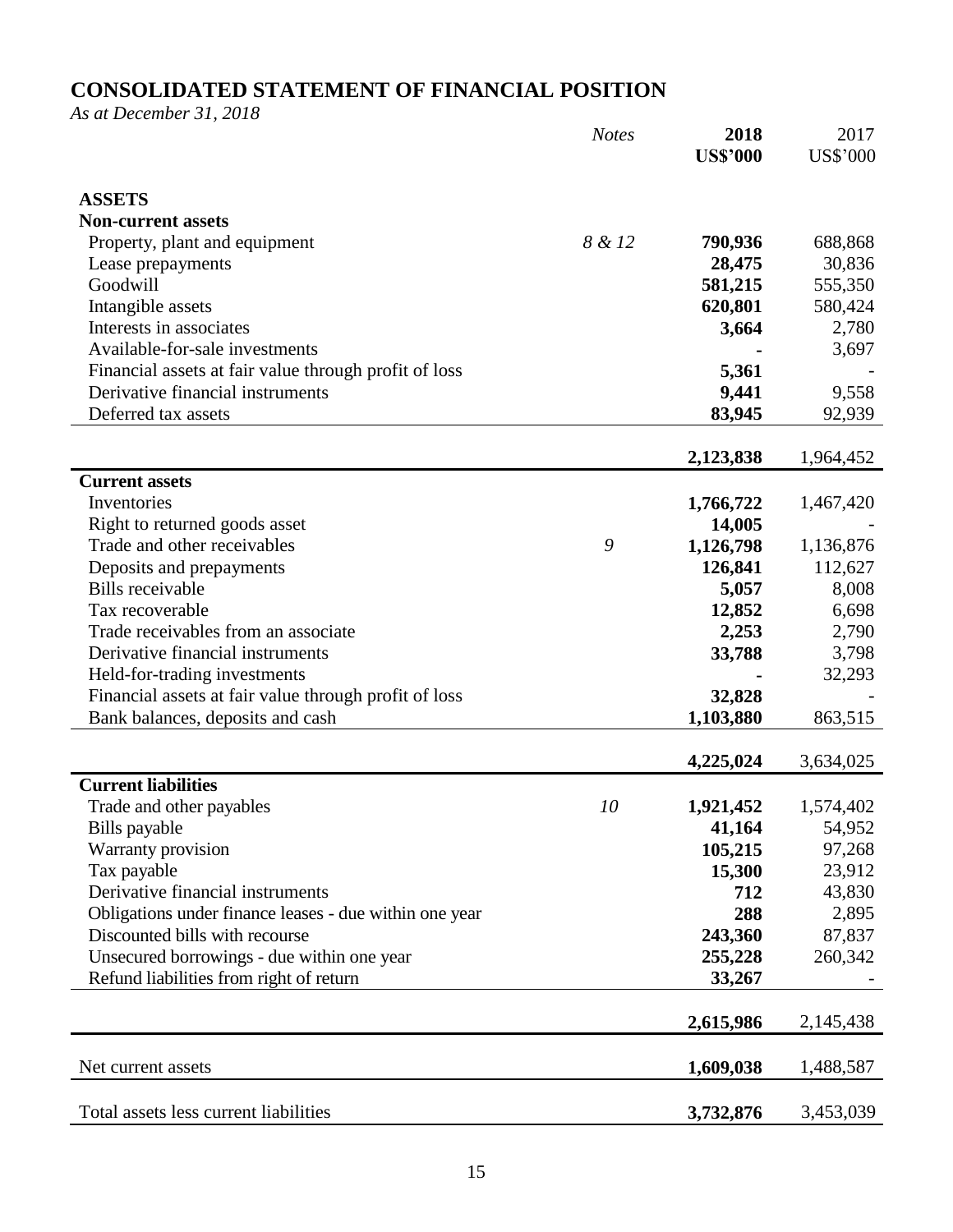|                                                       | <b>Note</b> | 2018<br><b>US\$'000</b> | 2017<br><b>US\$'000</b> |
|-------------------------------------------------------|-------------|-------------------------|-------------------------|
| <b>Capital and Reserves</b>                           |             |                         |                         |
|                                                       | 11          | 654,991                 | 653,918                 |
| Share capital<br>Reserves                             |             |                         | 2,087,307               |
|                                                       |             | 2,402,780               |                         |
| Equity attributable to Owners of the Company          |             | 3,057,771               | 2,741,225               |
| Non-controlling interests                             |             | (430)                   | (507)                   |
|                                                       |             |                         |                         |
| Total equity                                          |             | 3,057,341               | 2,740,718               |
|                                                       |             |                         |                         |
| <b>Non-current Liabilities</b>                        |             |                         |                         |
| Obligations under finance leases - due after one year |             | 725                     | 8,722                   |
| Unsecured borrowings - due after one year             |             | 540,214                 | 564,678                 |
| Retirement benefit obligations                        |             | 119,974                 | 124,517                 |
| Deferred tax liabilities                              |             | 14,622                  | 14,404                  |
|                                                       |             |                         |                         |
|                                                       |             | 675,535                 | 712,321                 |
|                                                       |             |                         |                         |
| Total equity and non-current liabilities              |             | 3,732,876               | 3,453,039               |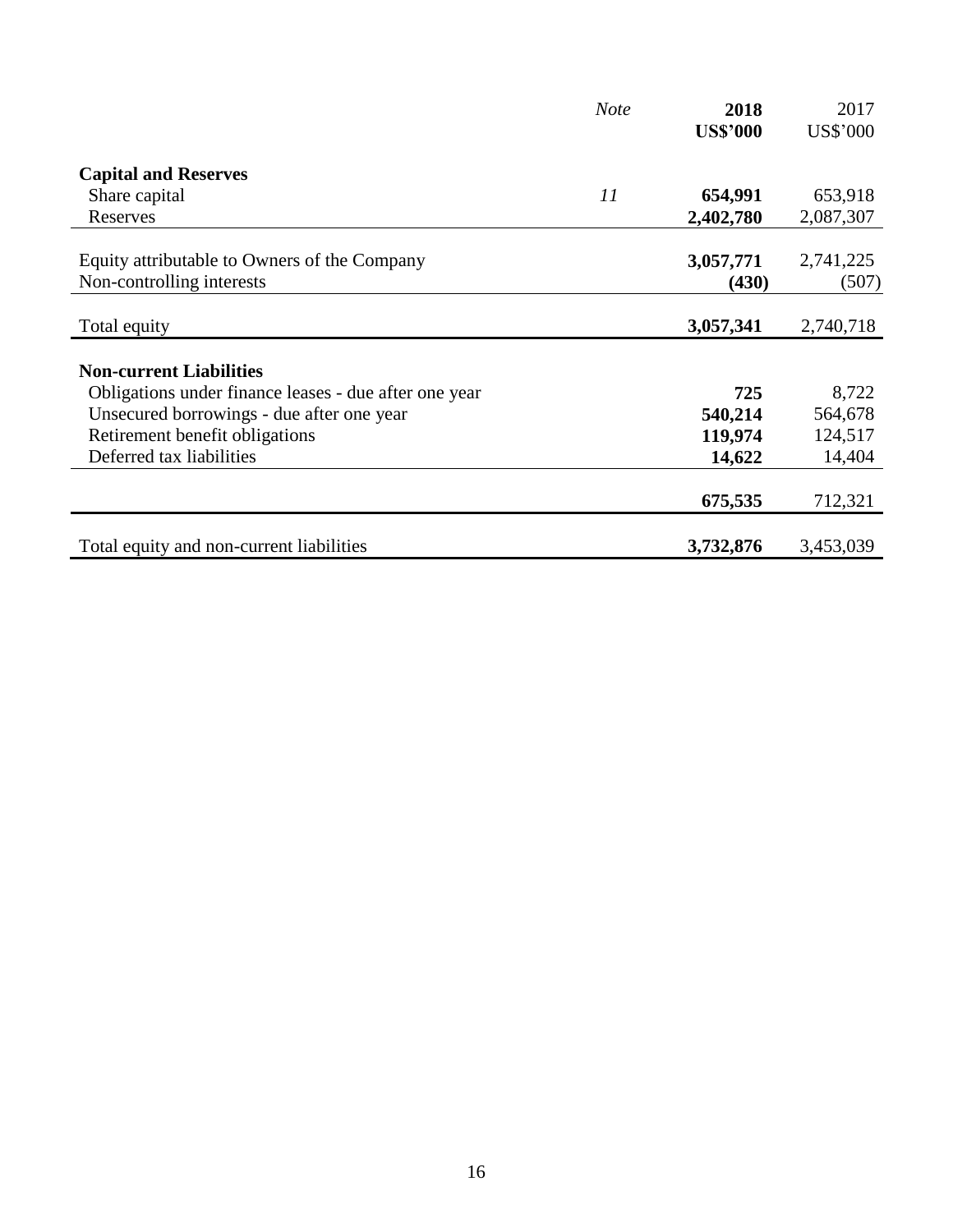# **NOTES TO THE CONSOLIDATED FINANCIAL STATEMENTS**

### **1. Basis of Preparation and Accounting Policies**

The consolidated financial statements have been prepared on the historical cost basis except for certain financial instruments that are measured at fair value, as appropriate.

The consolidated financial statements have been prepared in accordance with Hong Kong Financial Reporting Standards ("HKFRSs").

The financial information relating to the years ended December 31, 2018 and 2017 included in this preliminary announcement of annual results 2018 do not constitute the Company's statutory annual consolidated financial statements for those years but are derived from those financial statements. Further information relating to these statutory financial statements required to be disclosed in accordance with section 436 of the Companies Ordinance (Cap. 622) is as follows:

- The Company has delivered the financial statements for the year ended December 31, 2017 to the Registrar of Companies as required by section 662(3) of, and Part 3 of Schedule 6 to, the Companies Ordinance (Cap. 622) and will deliver the financial statements for the year ended December 31, 2018 in due course.
- The Company's auditor has reported on the financial statements of the Group for both years. The auditor's reports were unqualified; did not include a reference to any matters to which the auditor drew attention by way of emphasis without qualifying its reports; and did not contain a statement under sections 406(2), 407(2) or (3) of the Companies Ordinance (Cap. 622).

### **Application of New and Revised Hong Kong Financial Reporting Standards New and Amendments to HKFRSs that are mandatorily effective for the current year**

The Group has applied the following new and amendments to HKFRSs and an interpretation issued by the Hong Kong Institute of Certified Public Accountants ("HKICPA") for the first time in the current year:

| HKFRS 9               | <b>Financial Instruments</b>                                                        |
|-----------------------|-------------------------------------------------------------------------------------|
| HKFRS 15              | Revenue from Contracts with Customers and the related<br>Amendments                 |
| HK(IFRIC)-Int 22      | Foreign Currency Transactions and Advance<br>Consideration                          |
| Amendments to HKFRS 2 | <b>Classification and Measurement of Share-based</b><br><b>Payment Transactions</b> |
| Amendments to HKFRS 4 | Applying HKFRS 9 Financial Instruments with HKFRS 4<br><b>Insurance Contracts</b>   |
| Amendments to HKAS 28 | As part of the Annual Improvements to HKFRSs<br>2014-2016 Cycle                     |
| Amendments to HKAS 40 | <b>Transfers of Investment Property</b>                                             |

Except as described below, the application of the amendments to HKFRSs and interpretation in the current year has had no material impact on the Group's financial performance and positions for the current and prior years and/or on the disclosures set out in these financial statements.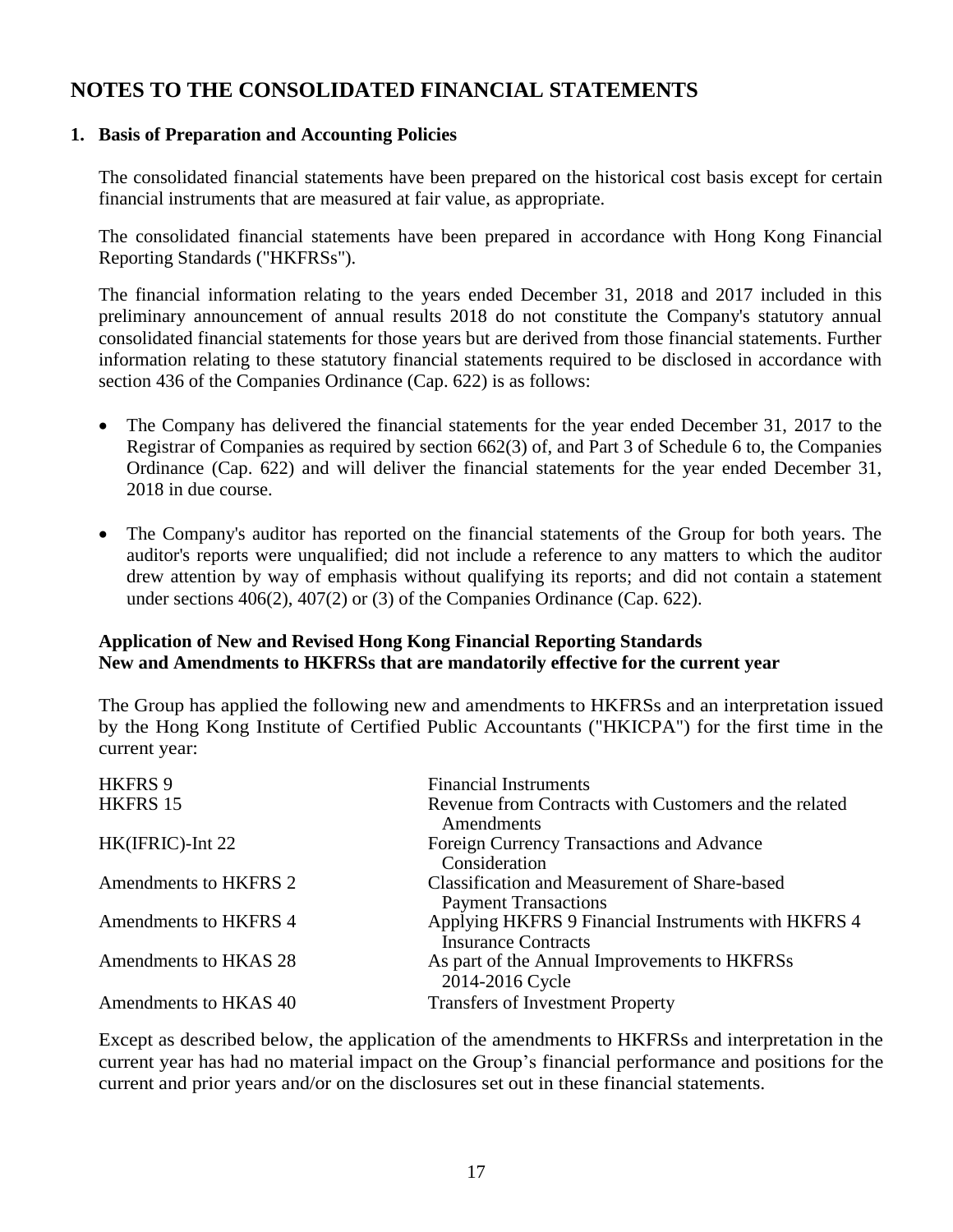### **1.1 HKFRS 15 Revenue from Contracts with Customers**

The Group has applied HKFRS 15 for the first time in the current year. HKFRS 15 superseded HKAS 18 *Revenue*, HKAS 11 *Construction Contracts* and the related interpretations.

The Group has applied HKFRS 15 retrospectively with the cumulative effect of initially applying this Standard recognized at the date of initial application, January 1, 2018. Any difference at the date of initial application is recognized in the opening retained profits and comparative information has not been restated. Furthermore, in accordance with the transition provisions in HKFRS 15, the Group has elected to apply the Standard retrospectively only to contracts that are not completed at January 1, 2018. Accordingly, certain comparative information may not be comparable as comparative information was prepared under HKAS 18 and HKAS 11 and the related interpretations.

The Group recognizes revenue from the following major sources which arise from contracts with customers:

- Commission and royalty income
- Manufacturing and sales of electrical and electronic products

*Summary of effects arising from initial application of HKFRS 15*

The following table summarizes the impacts of transition to HKFRS 15 on retained profits at January 1, 2018.

|                                                                | <b>US\$'000</b> |
|----------------------------------------------------------------|-----------------|
| <b>Retained profits</b>                                        |                 |
| Recognition of a provision for products with a right to return | (9,291)         |
| Tax effect                                                     | 2,231           |
| Impact at January 1, 2018                                      | (7,060)         |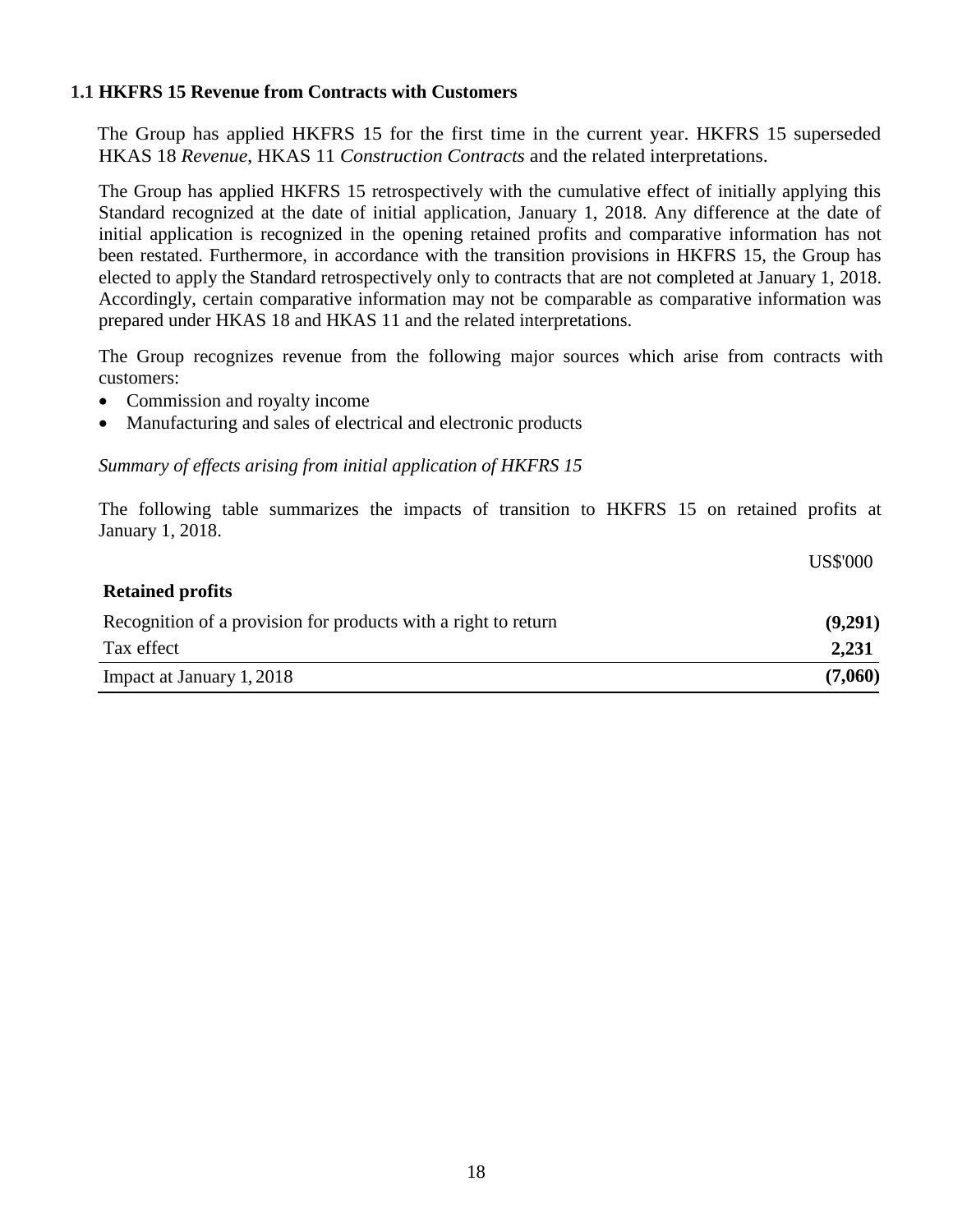The following adjustments were made to the amounts recognized in the consolidated statement of financial position at January 1, 2018. Line items that were not affected by the changes have not been included.

|                                         | Note   | Carrying amounts<br>previously reported at<br>December 31, 2017<br><b>US\$'000</b> | Reclassification<br><b>US\$'000</b> | Remeasurement<br><b>US\$'000</b> | <b>Carrying amounts</b><br>adjusted under HKFRS<br>15 at January 1, 2018*<br><b>US\$'000</b> |
|-----------------------------------------|--------|------------------------------------------------------------------------------------|-------------------------------------|----------------------------------|----------------------------------------------------------------------------------------------|
| <b>Non-current Assets</b>               |        |                                                                                    |                                     |                                  |                                                                                              |
| Deferred tax assets                     | (c)    | 92,939                                                                             |                                     | 2,231                            | 95,170                                                                                       |
| <b>Current Assets</b>                   |        |                                                                                    |                                     |                                  |                                                                                              |
| Right to returned goods asset           | (a)(c) |                                                                                    | 10,834                              | 2,595                            | 13,429                                                                                       |
| Trade and other receivables             | (a)(b) | 1,136,876                                                                          | 3,425                               |                                  | 1,140,301                                                                                    |
| <b>Capital and Reserves</b>             |        |                                                                                    |                                     |                                  |                                                                                              |
| Retained profits                        | (c)    | 2,234,229                                                                          |                                     | (7,060)                          | 2,227,169                                                                                    |
| <b>Current Liabilities</b>              |        |                                                                                    |                                     |                                  |                                                                                              |
| Trade and other payables                | (a)(b) | 1,574,402                                                                          | (1,661)                             |                                  | 1,572,741                                                                                    |
| Warranty provision                      | (b)    | 97,268                                                                             | (3,004)                             |                                  | 94,264                                                                                       |
| Refund liabilities from right of return | (b)(c) |                                                                                    | 18,924                              | 11,886                           | 30,810                                                                                       |

\* The amounts in this column are before the adjustments from the application of HKFRS 9.

- (a) As at January 1, 2018, certain right to returned goods asset of US\$10,834,000 previously included in trade and other receivables of US\$5,574,000 and trade and other payables of US\$5,260,000 were reclassified to right to returned goods asset.
- (b) As at January 1, 2018, certain liabilities of US\$18,924,000 previously included in warranty provision of US\$3,004,000, trade and other receivables of US\$8,999,000 and trade and other payables of US\$6,921,000 were reclassified to refund liabilities from right of return.
- (c) The total remeasurement effect arising from the initial application of HKFRS 15 resulted an increase in the carrying amounts of right to returned goods asset and refund liabilities from right of return of US\$2,595,000 and US\$11,886,000 respectively with corresponding adjustments to retained profits and deferred tax assets of US\$7,060,000 and US\$2,231,000 respectively.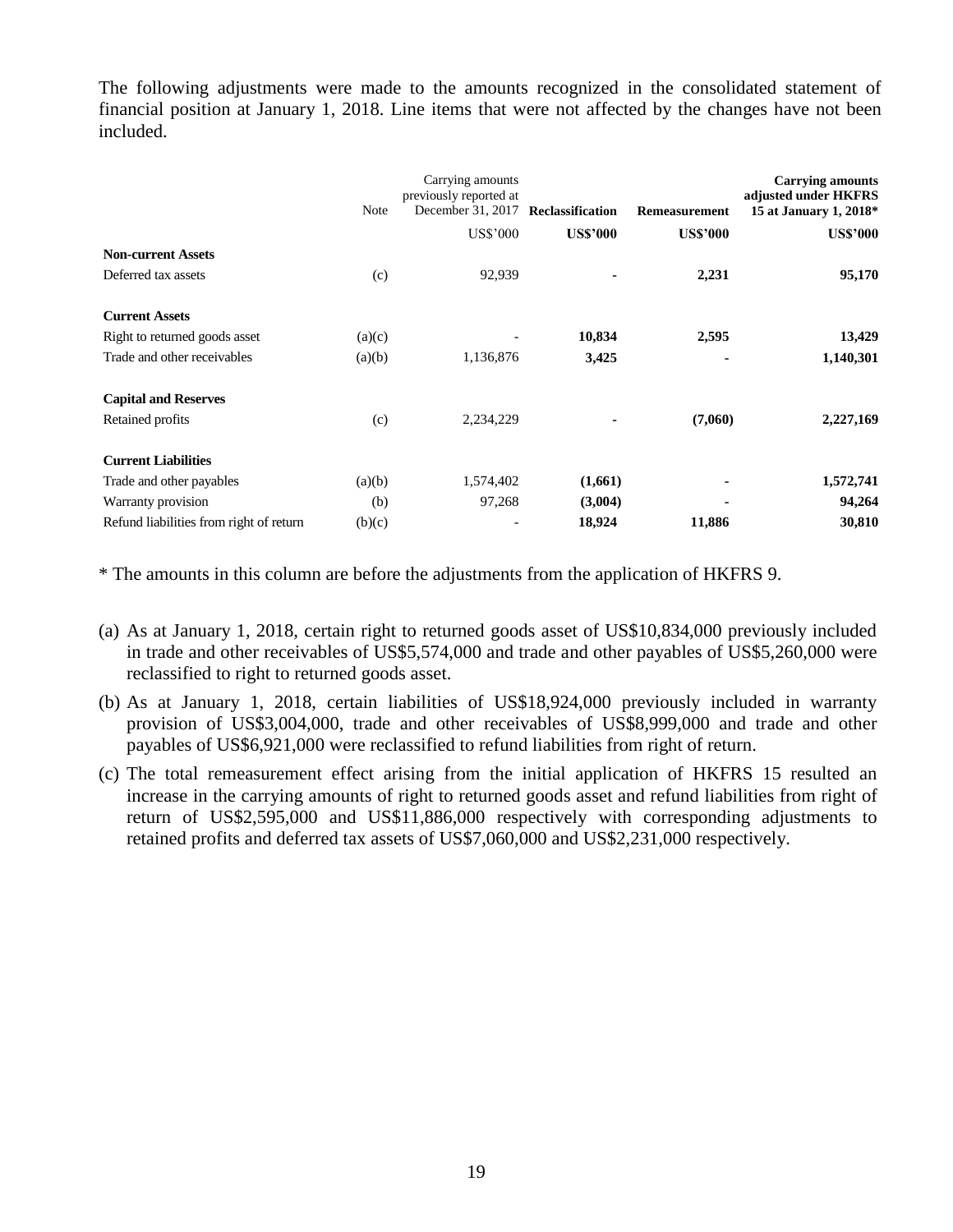The following table summarizes the impacts of applying HKFRS 15 on the Group's consolidated statement of financial position as at December 31, 2018 for the current year for each of the line items affected. Line items that were not affected by the changes have not been included.

### *Impact on the consolidated statement of financial position*

|                                         | As reported     | <b>Adjustments</b> | <b>Amounts without</b><br>application of<br><b>HKFRS 15</b> |
|-----------------------------------------|-----------------|--------------------|-------------------------------------------------------------|
|                                         | <b>US\$'000</b> | <b>US\$'000</b>    | <b>US\$'000</b>                                             |
| <b>Non-current Assets</b>               |                 |                    |                                                             |
| Deferred tax assets                     | 83,945          | (2,231)            | 81,714                                                      |
| <b>Current Assets</b>                   |                 |                    |                                                             |
| Right to returned goods asset           | 14,005          | (14,005)           |                                                             |
| Trade and other receivables             | 1,126,798       | (2,718)            | 1,124,080                                                   |
| <b>Capital and Reserves</b>             |                 |                    |                                                             |
| Retained profits                        | 2,559,178       | 8,075              | 2,567,253                                                   |
| <b>Current Liabilities</b>              |                 |                    |                                                             |
| Trade and other payables                | 1,921,452       | 2,451              | 1,923,903                                                   |
| Warranty provision                      | 105,215         | 3,787              | 109,002                                                     |
| Refund liabilities from right of return | 33,267          | (33,267)           |                                                             |

### **1.2 HKFRS 9 Financial Instruments**

In the current year, the Group has applied HKFRS 9 Financial Instruments and the related consequential amendments to other HKFRSs. HKFRS 9 introduces new requirements for 1) the classification and measurement of financial assets and financial liabilities, 2) expected credit losses ("ECL") for financial assets and 3) general hedge accounting.

The Group has applied HKFRS 9 in accordance with the transition provisions set out in HKFRS 9, i.e. applied the classification and measurement requirements (including impairment under ECL model) retrospectively to instruments that have not been derecognized as at January 1, 2018 (date of initial application) and has not applied the requirements to instruments that have already been derecognized as at January 1, 2018. The difference between carrying amounts as at December 31, 2017 and the carrying amounts as at January 1, 2018 are recognized in the opening retained profits and other components of equity, without restating comparative information.

Accordingly, certain comparative information may not be comparable as comparative information was prepared under HKAS 39 *Financial Instruments: Recognition and Measurement for hedge accounting*.

The Group continues to apply HKAS 39 for hedge accounting.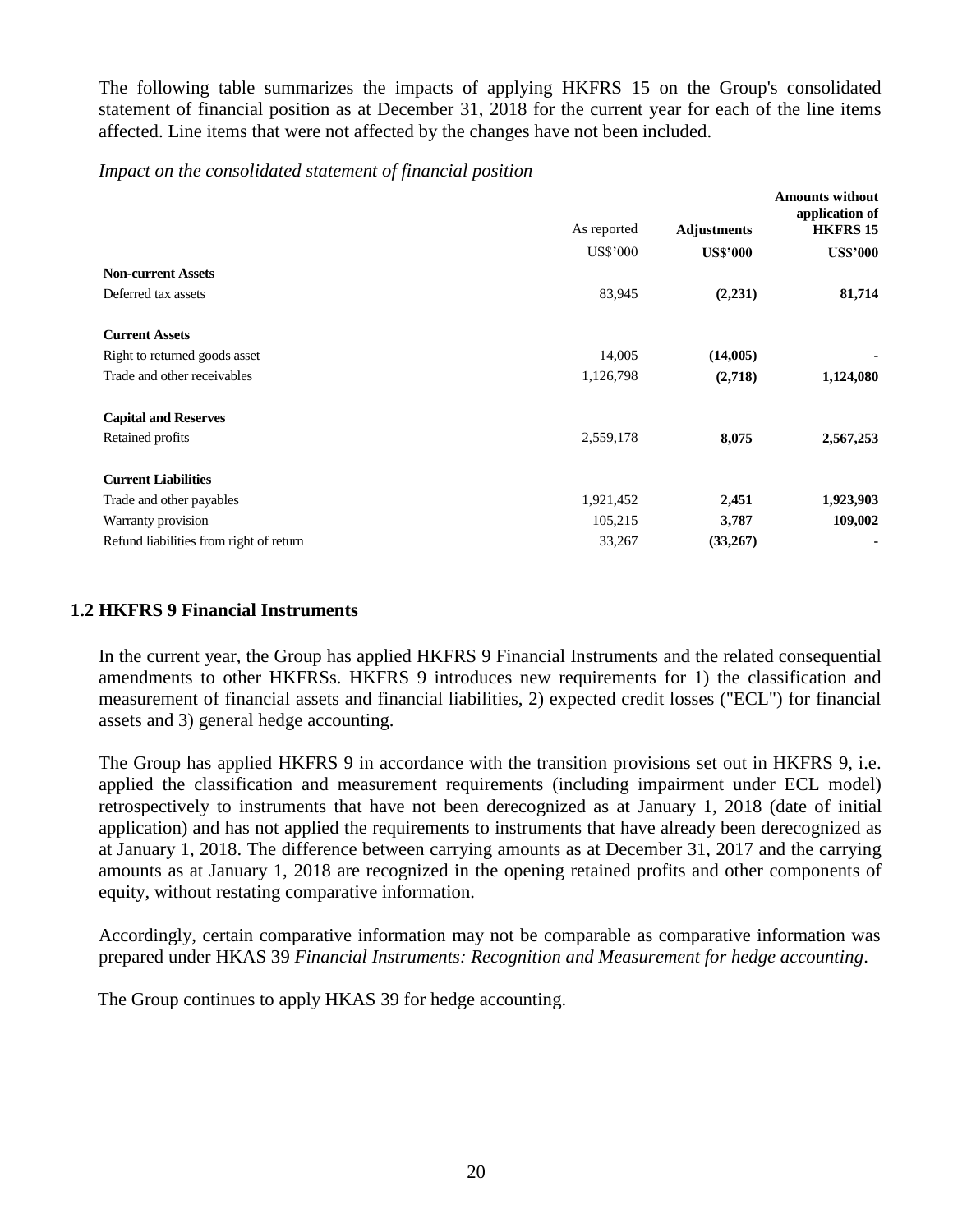### *Summary of effects arising from initial application of HKFRS 9*

The table below illustrates the classification and measurement of financial assets and financial liabilities and other items subject to ECL under HKFRS 9 and HKAS 39 at the date of initial application, January 1, 2018.

|                                                                                                             | <b>Notes</b> | Available-<br>investments<br><b>US\$'000</b> | for-sale Financial assets at<br><b>FVTPL</b><br><b>US\$'000</b> |
|-------------------------------------------------------------------------------------------------------------|--------------|----------------------------------------------|-----------------------------------------------------------------|
| Closing balance at December 31, 2017 – HKAS 39                                                              | (a)          | 3,697                                        |                                                                 |
| Effect arising from initial application of HKFRS 9:<br>Reclassification from available-for-sale investments |              | (3,697)                                      | 3,697                                                           |
| Remeasurement from cost less impairment to fair value                                                       |              |                                              | 1,570                                                           |
| <b>Opening balance at January 1, 2018</b>                                                                   |              |                                              | 5,267                                                           |

### (a) Available-for-sale ("AFS") investments

#### *From AFS investments to fair value through profit or loss ("FVTPL")*

At the date of initial application of HKFRS 9, the Group's unlisted equity securities and club membership debentures of US\$3,697,000 were reclassified from AFS investments to financial assets at FVTPL. The fair value gains of US\$1,570,000 relating to club membership debentures previously carried at cost less impairment were adjusted to financial assets at FVTPL and retained profits as at January 1, 2018. The fair value change on unlisted equity securities is considered insignificant.

### (b) Financial assets at FVTPL and/or designated at FVTPL

The Group has reassessed its investments in equity securities classified as held for trading under HKAS 39 as if the Group had purchased these investments at the date of initial application. Based on the facts and circumstances as at the date of initial application, US\$32,293,000 of the Group's investments were held for trading and continued to be measured at FVTPL.

The remaining financial assets at FVTPL are derivatives not designated as effective hedging instruments and are continued to be measured at FVTPL under HKFRS 9.

There was no impact on the amounts recognized in relation to these assets from the application of HKFRS 9.

As at January 1, 2018, the directors of the Company reviewed and assessed the Group's existing financial assets for impairment using reasonable and supportable information that is available without undue cost or effort in accordance with the requirements of HKFRS 9. The adoption has not resulted in any additional impairment for financial assets as at January 1, 2018.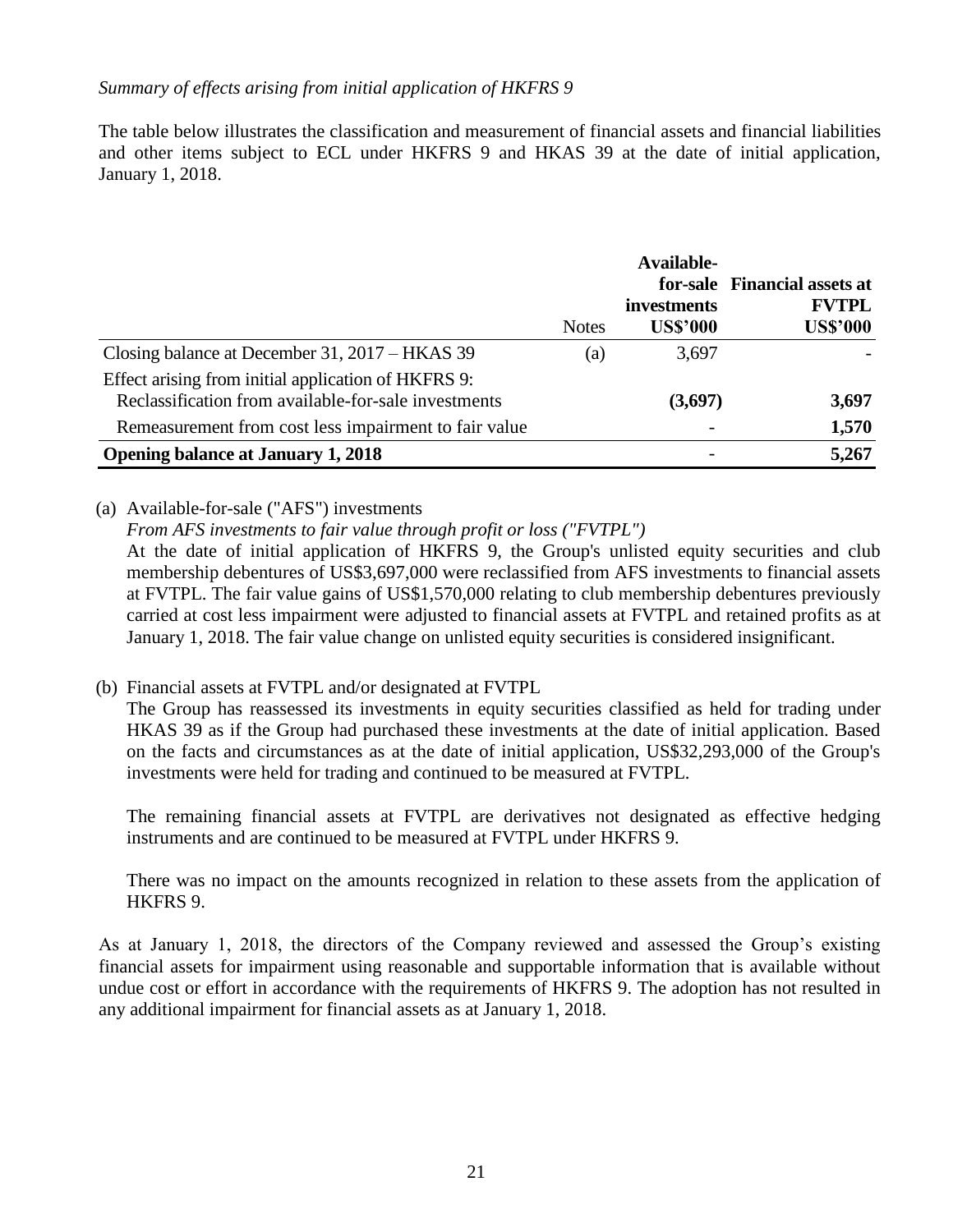### **1.3 Impacts on opening consolidated statement financial of position arising from the application and new standards**

As a result of the changes in the Group's accounting policies above, the opening consolidated statement of financial position had to be restated. The following table shows the adjustments recognized for each of the line items affected. Line items that were not affected by the changes have not been included.

|                                         | December 31, 2017 |                 |                 | <b>January 1, 2018</b> |
|-----------------------------------------|-------------------|-----------------|-----------------|------------------------|
|                                         | (Audited)         | HKFRS 15        | HKFRS 9         | (Restated)             |
|                                         | <b>US\$'000</b>   | <b>US\$'000</b> | <b>US\$'000</b> | <b>US\$'000</b>        |
| <b>Non-current Assets</b>               |                   |                 |                 |                        |
| AFS investments                         | 3,697             |                 | (3,697)         |                        |
| Financial assets at FVTPL               |                   |                 | 5,267           | 5,267                  |
| Deferred tax assets                     | 92,939            | 2,231           |                 | 95,170                 |
| <b>Current Assets</b>                   |                   |                 |                 |                        |
| Right to returned goods asset           |                   | 13,429          |                 | 13,429                 |
| Trade and other receivables             | 1,136,876         | 3,425           |                 | 1,140,301              |
| Held-for-trading investments            | 32,293            | $\blacksquare$  | (32,293)        |                        |
| Financial assets at FVTPL               |                   | $\blacksquare$  | 32,293          | 32,293                 |
| <b>Current Liabilities</b>              |                   |                 |                 |                        |
| Trade and other payables                | 1,574,402         | (1,661)         |                 | 1,572,741              |
| Warranty provision                      | 97,268            | (3,004)         |                 | 94,264                 |
| Refund liabilities from right of return |                   | 30,810          |                 | 30,810                 |
| <b>Capital and Reserves</b>             |                   |                 |                 |                        |
| Retained profits                        | 2,234,229         | (7,060)         | 1,570           | 2,228,739              |

Note: For the purposes of reporting cash flows from operating activities under indirect method for the year ended December 31, 2018, movements in working capital have been computed based on opening consolidated statement of financial position as at January 1, 2018 as disclosed above.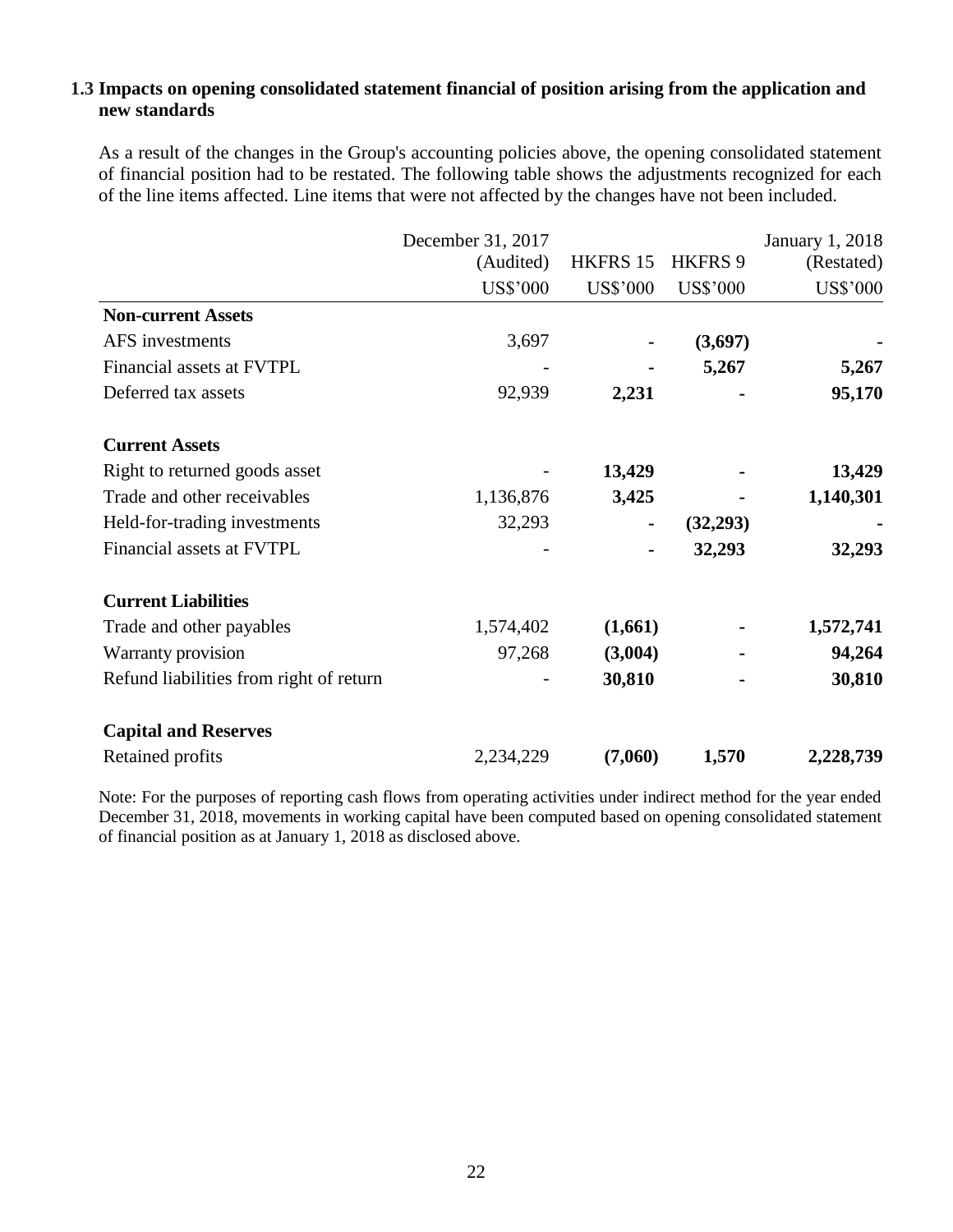### **New and revised HKFRSs in issue but not yet effective**

The Group has not early applied the following new and amendments to HKFRSs and an interpretation that have been issued but are not yet effective as at January 1, 2018:

| HKFRS 16               | Leases $1$                                                        |
|------------------------|-------------------------------------------------------------------|
| HKFRS 17               | Insurance Contracts <sup>2</sup>                                  |
| HK(IFRIC)-Int 23       | Uncertainty over Income Tax Treatments <sup>1</sup>               |
| Amendments to HKFRS 3  | Definition of a Business <sup>4</sup>                             |
| Amendments to HKFRS 9  | Prepayment Features with Negative Compensation <sup>1</sup>       |
| Amendments to HKFRS 10 | Sale or Contribution of Assets between an Investor and            |
| and HKAS 28            | its Associate or Joint Venture <sup>3</sup>                       |
| Amendments to HKAS 1   | Definition of Material <sup>5</sup>                               |
| and HKAS 8             |                                                                   |
| Amendments to HKAS 19  | Plan Amendment, Curtailment and Settlement <sup>1</sup>           |
| Amendments to HKAS 28  | Long-term Interests in Associates and Joint Ventures <sup>1</sup> |
| Amendments to HKFRS    | Annual Improvement to HKFRSs 2015-2017 Cycle <sup>1</sup>         |

<sup>1</sup> Effective for annual periods beginning on or after January 1, 2019.

<sup>2</sup> Effective for annual periods beginning on or after January 1, 2021.

 $\frac{3}{4}$  Effective for annual periods beginning on or a date to be determined.

Effective for business combinations and asset acquisitions for which the acquisition date is on or after the beginning of the first annual period beginning on or after January 1, 2020.

<sup>5</sup> Effective for annual periods beginning on or after January 1, 2020.

Other than described below, the directors of the Company consider the application of the new and amendments to HKFRSs and interpretations would not have any material impact on the consolidated financial statements.

### **HKFRS 16 Leases**

HKFRS 16 introduces a comprehensive model for the identification of lease arrangements and accounting treatments for both lessors and lessees. HKFRS 16 will supersede HKAS 17 Leases and the related interpretations when it becomes effective.

HKFRS 16 distinguishes lease and service contracts on the basis of whether an identified asset is controlled by a customer. In addition, HKFRS 16 requires sales and leaseback transactions to be determined based on the requirements of HKFRS 15 as to whether the transfer of the relevant asset should be accounted as a sale. HKFRS 16 also includes requirements relating to subleases and lease modifications. Distinctions of operating leases and finance leases are removed for lessee accounting, and is replaced by a model where a right-of-use asset and a corresponding liability have to be recognized for all leases by lessees, except for short-term leases and leases of low value assets.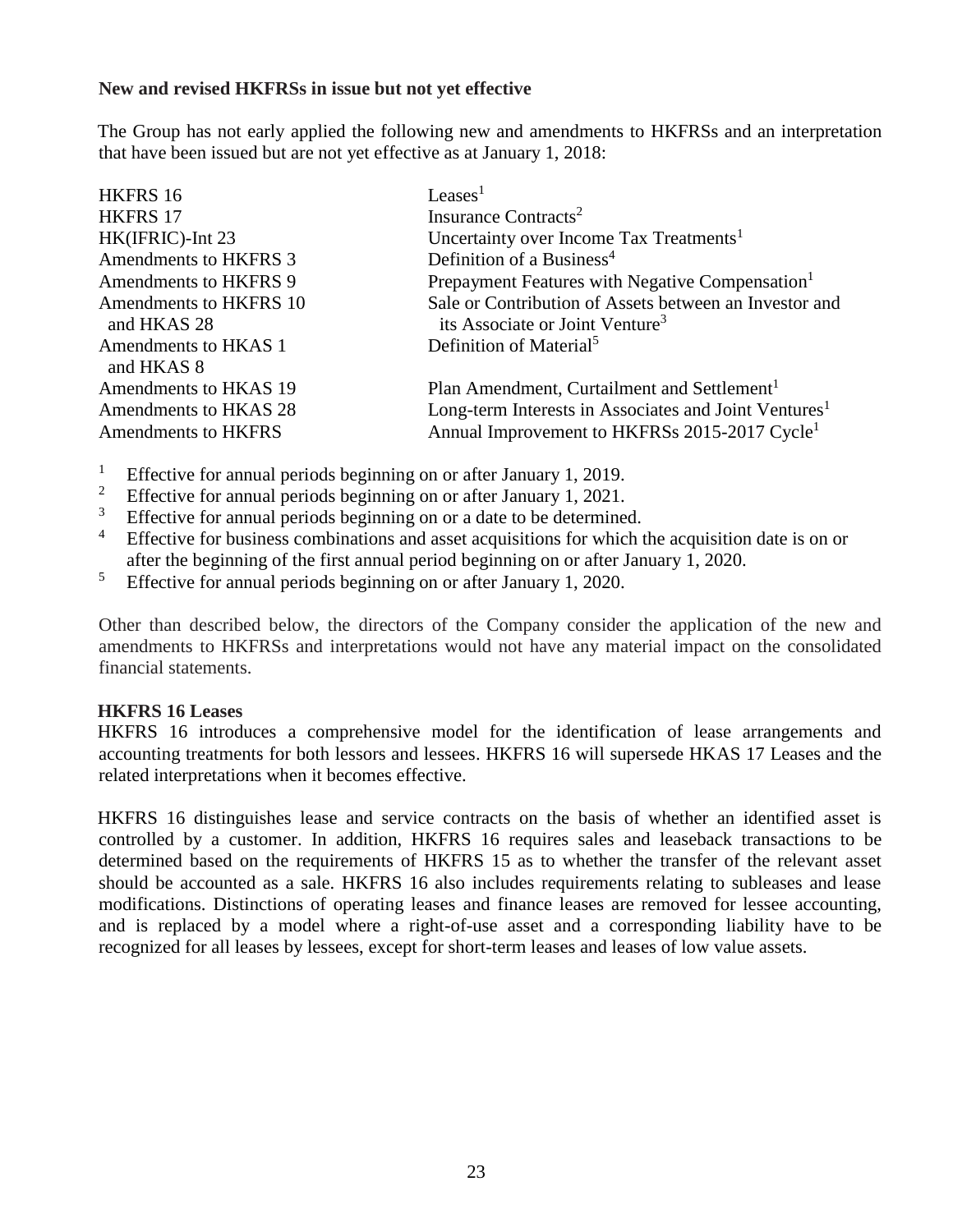The right-of-use asset is initially measured at cost and subsequently measured at cost (subject to certain exceptions) less accumulated depreciation and impairment losses, adjusted for any remeasurement of the lease liability. The lease liability is initially measured at the present value of the lease payments that are not paid at that date. Subsequently, the lease liability is adjusted for interest and lease payments, as well as the impact of lease modifications, amongst others. For the classification of cash flows, the Group currently presents upfront prepaid lease payments as investing cash flows in relation to leasehold land for owned use and those classified as investment properties while other operating lease payments are presented as operating cash flows. Under HKFRS 16, lease payments in relation to a lease liability will be allocated into a principal and an interest portion which will be presented as financing cash flows by the Group.

Under HKAS 17, the Group has already recognized an asset and a related finance lease liability, for a finance lease arrangement and prepaid lease payments for leasehold land where the Group is a lessee. The application of HKFRS 16 may result in potential changes in classification of these assets depending on whether the Group presents right-of-use assets separately or within the same line item at which the corresponding underlying assets would be presented if they were owned.

Furthermore, extensive disclosures are required by HKFRS 16.

As at December 31, 2018, the Group has non-cancellable operating lease commitments of US\$316,373,000. A preliminary assessment indicates that these arrangements may meet the definition of a lease. Upon application of HKFRS 16, the Group will recognize a right-of-use asset and a corresponding liability in respect of all these leases unless they qualify for low value or short-term leases.

The application of new requirements may result in changes in measurement, presentation and disclosure as indicated above. The Group intends to elect the practical expedient to apply HKFRS 16 to contracts that were previously identified as leases applying HKAS 17 and HK(IFRIC)-Int 4 Determining whether an Arrangement contains a Lease and not apply this standard to contracts that were not previously identified as containing a lease applying HKAS 17 and HK(IFRIC)-Int 4. Therefore, the Group will not reassess whether the contracts are, or contain a lease which already existed prior to the date of initial application. Furthermore, the Group intends to elect the modified retrospective approach for the application of HKFRS 16 as lessee and will recognize the cumulative effect of initial application to opening retained profits without restating comparative information.

### **Amendments to HKAS 28 Long-term Interests in Associates and Joint Ventures**

The amendments clarify that an entity applies HKFRS 9, including the impairment requirements, to long-term interests in an associate to which the equity method is not applied that form part of the net investment in the investee. Furthermore, in applying HKFRS 9 to long-term interests, an entity does not take into account adjustments to their carrying amount required by HKAS 28 (i.e. adjustments to the carrying amount of long-term interests arising from the allocation of losses of the investee or assessment of impairment in accordance with HKAS 28).

As at December 31, 2018, amounts due from associates of US\$2,194,000 are considered as long-term interests that, in substance form part of the Group's net investments in the relevant joint ventures and associates. However, the application is not expected to have impact as the Group's existing accounting policies are consistent with the requirements clarified by the amendments.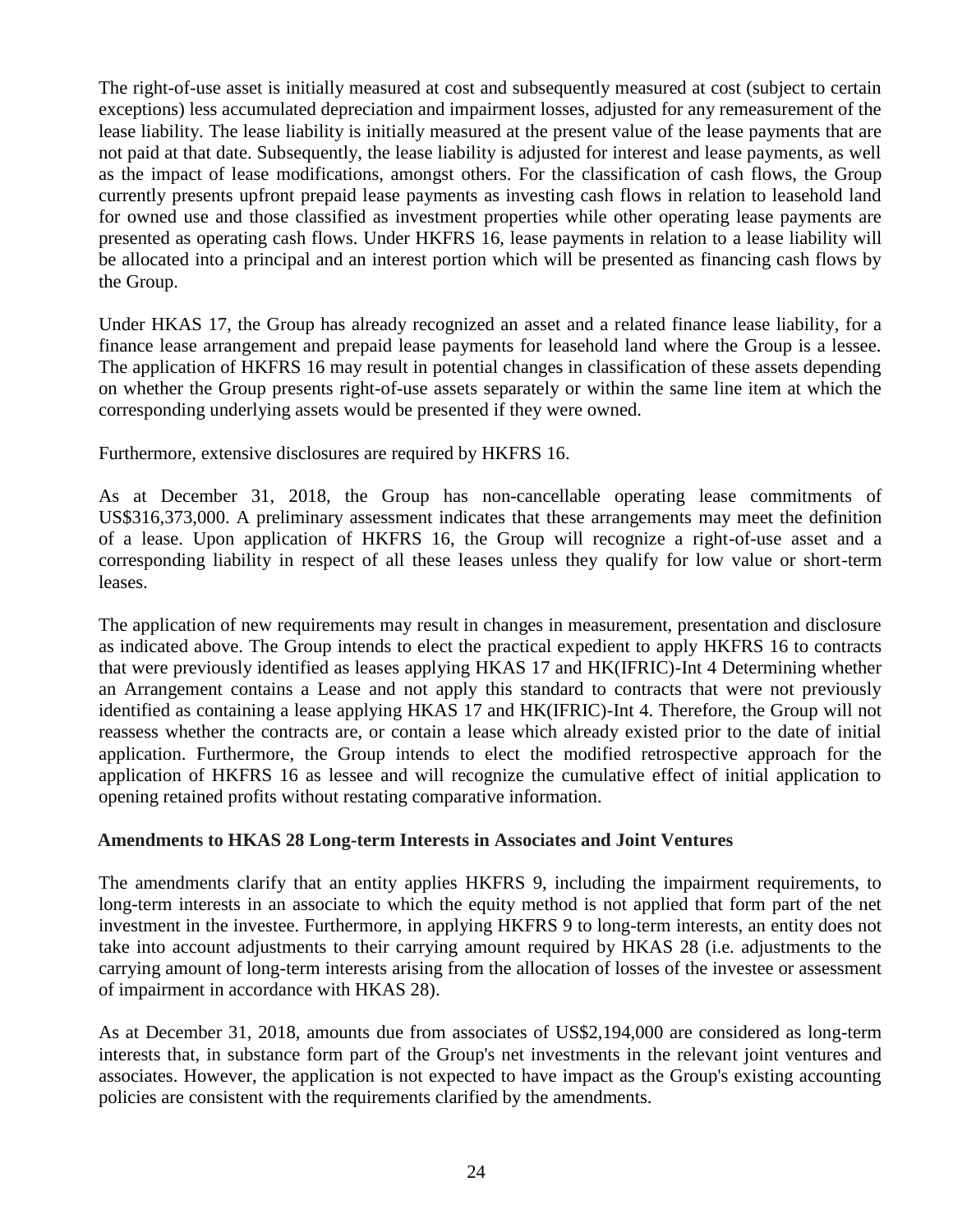#### **2. Segment Information**

Information reported to the executive directors of the Company, being the chief operating decision makers, for the purposes of resources allocation and assessment of segment performance focuses on the types of goods sold.

The principal categories of goods supplied are "Power Equipment" and "Floor Care and Appliances". The Group's operating segments under HKFRS 8 are as follows:

- 1. Power Equipment sales of power tools, power tool accessories, outdoor products, and outdoor product accessories for consumer, trade, professional and industrial users. The products are available under the MILWAUKEE, EMPIRE, AEG, RYOBI and HOMELITE brands plus original equipment manufacturer ("OEM") customers.
- 2. Floor Care and Appliances sales of floor care products and floor care accessories under the HOOVER, DIRT DEVIL, VAX and ORECK brands plus OEM customers.

Information regarding the above segments is reported below.

#### **Segment revenue and results**

The following is an analysis of the Group's revenue and results by reportable and operating segments for the year:

|  |  |  |  | For the year ended December 31, 2018 |  |  |
|--|--|--|--|--------------------------------------|--|--|
|--|--|--|--|--------------------------------------|--|--|

|                        | <b>Power</b><br>Equipment<br><b>US\$'000</b> | <b>Floor Care</b><br>and<br><b>Appliances</b><br><b>US\$'000</b> | <b>Eliminations</b><br><b>US\$'000</b> | <b>Consolidated</b><br><b>US\$'000</b> |
|------------------------|----------------------------------------------|------------------------------------------------------------------|----------------------------------------|----------------------------------------|
| <b>Segment revenue</b> |                                              |                                                                  |                                        |                                        |
| <b>External sales</b>  | 6,009,495                                    | 1,011,687                                                        | ۰                                      | 7,021,182                              |
| Inter-segment sales    | $\blacksquare$                               | 1,442                                                            | (1,442)                                |                                        |
| Total segment revenue  | 6,009,495                                    | 1,013,129                                                        | (1, 442)                               | 7,021,182                              |

Inter-segment sales are charged at prevailing market rates.

| <b>Result</b>          |         |       |                |           |
|------------------------|---------|-------|----------------|-----------|
| Segment results        | 598,283 | 9,172 | $\blacksquare$ | 607,455   |
| Interest income        |         |       |                | 25,204    |
| Finance costs          |         |       |                | (38, 049) |
| Profit before taxation |         |       |                | 594,610   |
| Taxation charge        |         |       |                | (42,070)  |
| Profit for the year    |         |       |                | 552,540   |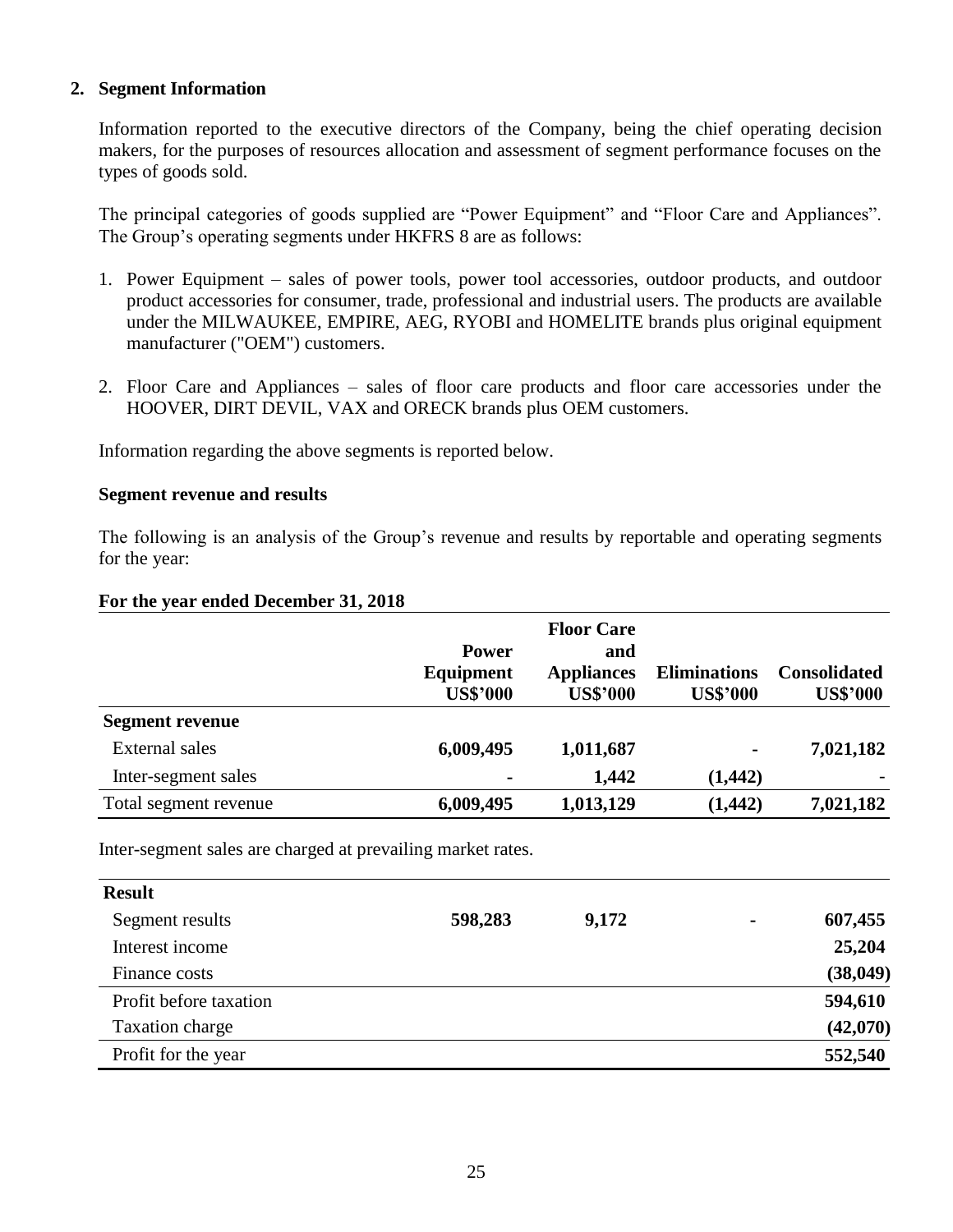#### For the year ended December 31, 2017

|                        | Power<br>Equipment | <b>Floor Care</b><br>and<br>Appliances | Eliminations    | Consolidated    |
|------------------------|--------------------|----------------------------------------|-----------------|-----------------|
|                        | <b>US\$'000</b>    | <b>US\$'000</b>                        | <b>US\$'000</b> | <b>US\$'000</b> |
| <b>Segment revenue</b> |                    |                                        |                 |                 |
| <b>External sales</b>  | 5,137,697          | 925,936                                |                 | 6,063,633       |
| Inter-segment sales    |                    | 1,915                                  | (1,915)         |                 |
| Total segment revenue  | 5,137,697          | 927,851                                | (1,915)         | 6,063,633       |

Inter-segment sales are charged at prevailing market rates.

| <b>Result</b>          |         |       |           |
|------------------------|---------|-------|-----------|
| Segment results        | 511,722 | 7,462 | 519,184   |
| Interest income        |         |       | 10,792    |
| Finance costs          |         |       | (24, 480) |
| Profit before taxation |         |       | 505,496   |
| Taxation charge        |         |       | (34, 972) |
| Profit for the year    |         |       | 470,524   |

Segment results represent the profit earned by each segment without the allocation of interest income and finance costs. This is the measure reported to the executive directors of the Company for the purpose of resources allocation and performance assessment.

### **Revenue from major products**

The following is an analysis of the Group's disaggregated revenue from its major products:

|                           | 2018            | 2017            |
|---------------------------|-----------------|-----------------|
|                           | <b>US\$'000</b> | <b>US\$'000</b> |
| Power Equipment           | 6,009,495       | 5,137,697       |
| Floor Care and Appliances | 1,011,687       | 925,936         |
| Total                     | 7,021,182       | 6,063,633       |

Revenue from sales of goods is recognized at a point in time. Commission and royalty income is recognized over time.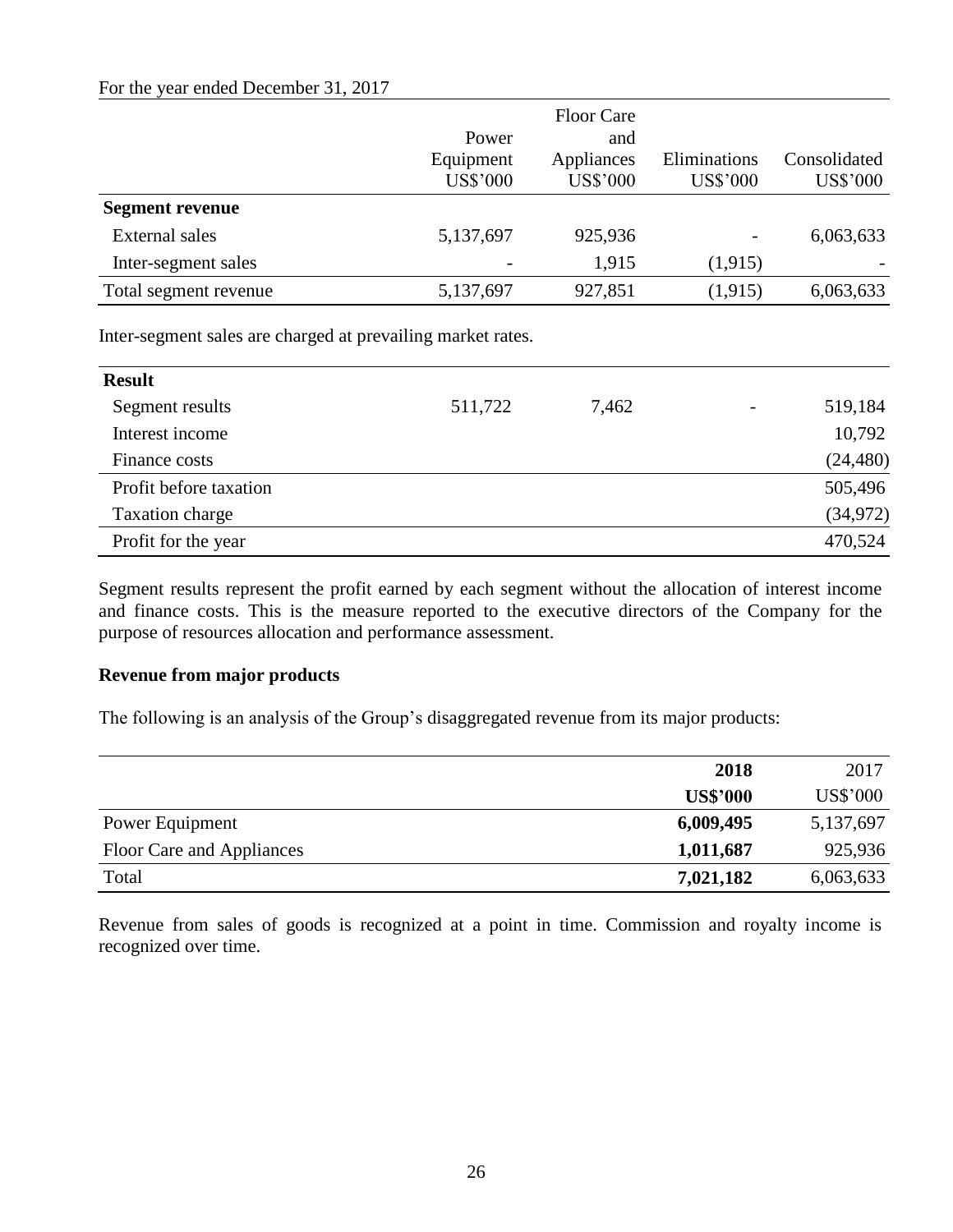### **Geographical information**

The Group's revenue from external customers by geographical location, determined based on the location of the customer by geographical location are detailed below:

|                 | 2018<br><b>US\$'000</b> | 2017<br><b>US\$'000</b> |
|-----------------|-------------------------|-------------------------|
| North America   | 5,371,768               | 4,625,483               |
| Europe          | 1,071,056               | 918,833                 |
| Other countries | 578,358                 | 519,317                 |
| Total           | 7,021,182               | 6,063,633               |

#### **Information about major customer**

During the years ended December 31, 2018 and 2017, the Group's largest customer contributed total revenue of US\$3,194,744,000 (2017: US\$2,760,045,000), of which US\$3,143,450,000 (2017: US\$2,688,536,000) was under the Power Equipment segment and US\$51,294,000 (2017: US\$71,509,000) was under the Floor Care and Appliances segment. There is no other customer contributing more than 10% of total revenue.

#### **3. Other Income**

Other income in both 2018 and 2017 mainly comprises of the sale of scrap materials and claims and reimbursements from customers and vendors.

### **4. Finance Costs**

|                                  | 2018            | 2017            |
|----------------------------------|-----------------|-----------------|
|                                  | <b>US\$'000</b> | <b>US\$'000</b> |
| Interests on:                    |                 |                 |
| <b>Bank borrowings</b>           | 37,407          | 23,699          |
| Obligations under finance leases | 642             | 781             |
|                                  | 38,049          | 24,480          |

### **5. Taxation Charge**

|                                 | 2018            | 2017            |
|---------------------------------|-----------------|-----------------|
|                                 | <b>US\$'000</b> | <b>US\$'000</b> |
| The total tax charge comprises: |                 |                 |
| Hong Kong Profits Tax           | (3,145)         | (3,577)         |
| Overseas tax                    | (30,171)        | 19,534          |
| Deferred tax                    | (8,754)         | (50, 929)       |
|                                 | (42,070)        | (34, 972)       |

Hong Kong Profits Tax is calculated at 16.5% of the estimated assessable profit for both years.

Taxation arising in other jurisdictions is calculated at the rates prevailing in the relevant jurisdictions.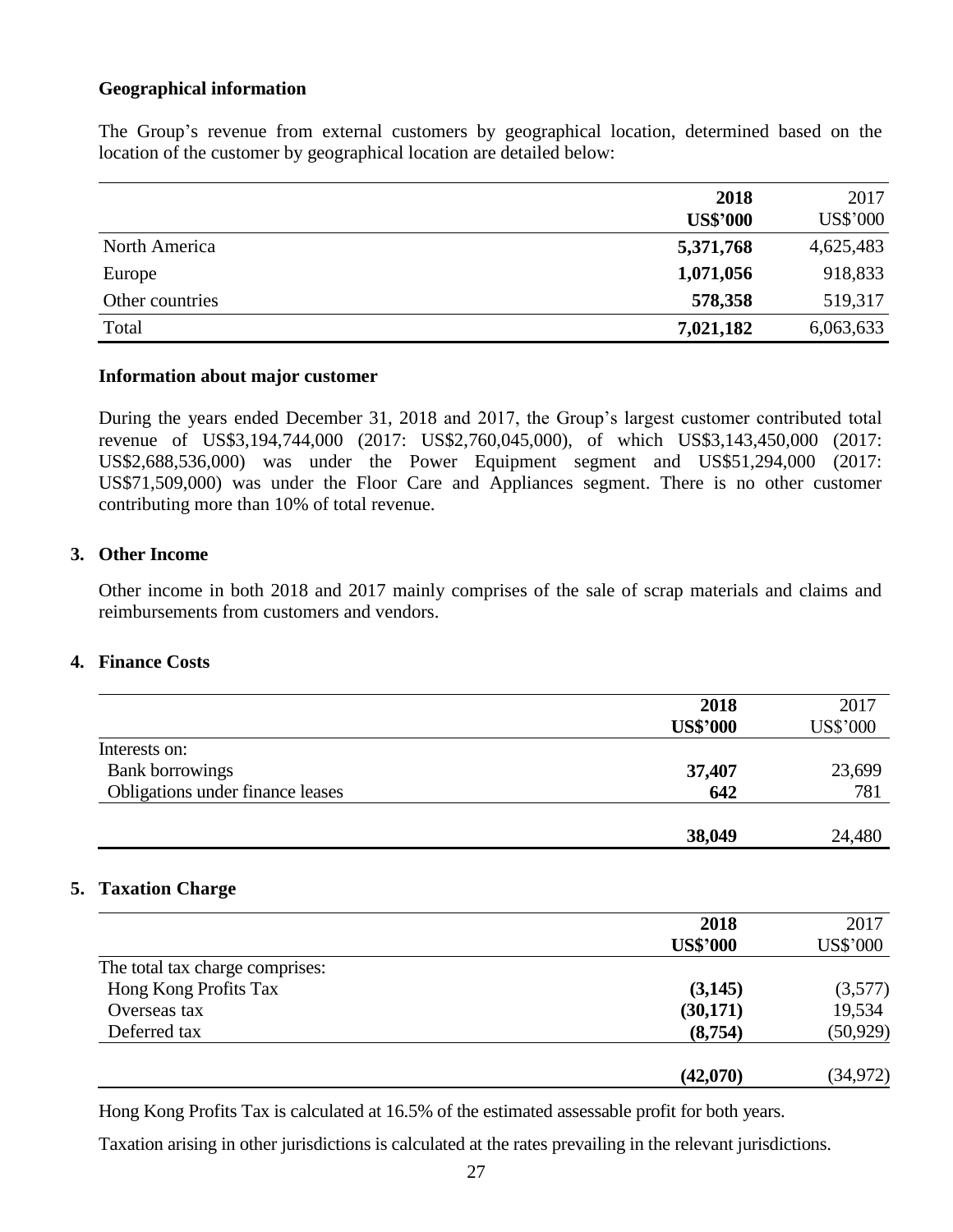### **6. Profit for the Year**

|                                                                | 2018            | 2017            |
|----------------------------------------------------------------|-----------------|-----------------|
|                                                                | <b>US\$'000</b> | <b>US\$'000</b> |
| Profit for the year has been arrived at after charging:        |                 |                 |
| Amortization of intangible assets                              | 108,758         | 93,938          |
| Amortization of lease prepayments                              | 747             | 732             |
| Depreciation and amortization on property, plant and equipment | 129,229         | 114,503         |
| Staff costs                                                    | 912,696         | 822,682         |

Staff costs disclosed above do not include an amount of US\$149,073,000 (2017: US\$140,125,000) incurred of staff costs relating to research and development activities.

### **7. Earnings per Share**

The calculation of the basic and diluted earnings per share attributable to Owners of the Company is based on the following data:

|                                                                                                                                 | 2018<br><b>US\$'000</b> | 2017<br>US\$'000 |
|---------------------------------------------------------------------------------------------------------------------------------|-------------------------|------------------|
| Earnings for the purposes of basic and diluted earnings per share:<br>Profit for the year attributable to Owners of the Company | 552,463                 | 470,425          |
| Weighted average number of ordinary shares for the purpose of<br>basic earnings per share                                       | 1,831,782,645           | 1,833,278,393    |
| Effect of dilutive potential ordinary shares:                                                                                   |                         |                  |
| Share options                                                                                                                   | 5,678,803               | 5,403,141        |
| Share award                                                                                                                     | 505,165                 | 147,754          |
| Weighted average number of ordinary shares for the purpose of<br>diluted earnings per share                                     | 1,837,966,613           | 1,838,829,288    |

The computation of diluted earnings per share does not assume the exercise of certain Company's share options because the exercise prices of those options were higher than the average market price of the Company's shares for the year ended December 31, 2018.

### **8. Additions of Property, Plant and Equipment**

During the year, the Group spent approximately US\$259 million (2017: US\$205 million) on the acquisition of property, plant and equipment.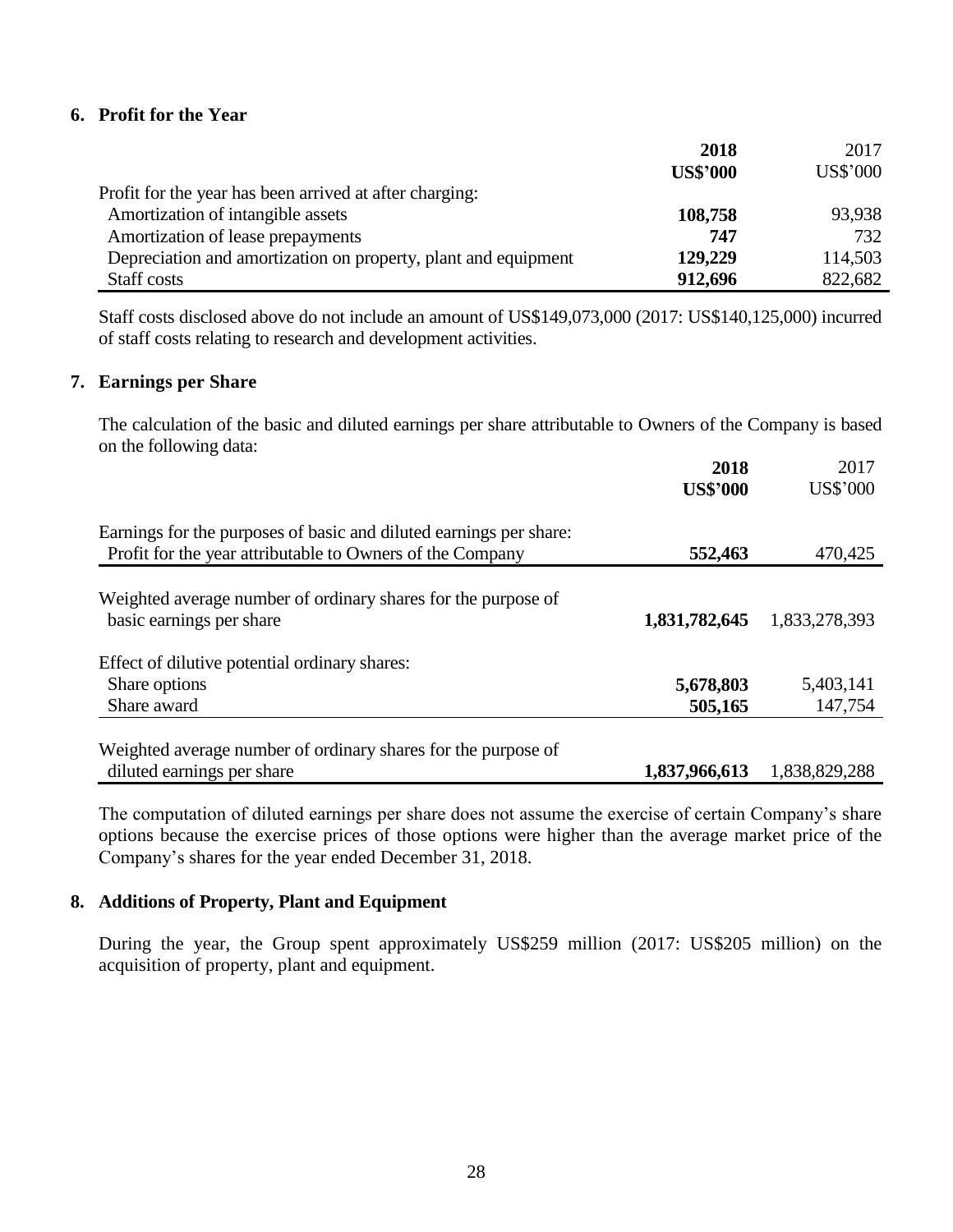### **9. Trade and Other Receivables**

The Group had a policy of allowing credit periods ranging mainly from 30 days to 120 days. The ageing analysis of trade receivables, net of allowances for credit losses, presented on the basis of the revenue recognition date, which is usually the invoice date, at the end of the reporting period is as follows:

|                         | 2018            | 2017            |
|-------------------------|-----------------|-----------------|
|                         | <b>US\$'000</b> | <b>US\$'000</b> |
| $0$ to 60 days          | 680,424         | 753,407         |
| $61$ to 120 days        | 346,055         | 276,964         |
| 121 days or above       | 62,684          | 75,834          |
| Total trade receivables | 1,089,163       | 1,106,205       |
| Other receivables       | 37,635          | 30,671          |
|                         |                 |                 |
|                         | 1,126,798       | 1,136,876       |

### **10. Trade and Other Payables**

The ageing analysis of trade payables presented based on the invoice date at the end of the reporting period is as follows:

|                      | 2018            | 2017            |
|----------------------|-----------------|-----------------|
|                      | <b>US\$'000</b> | <b>US\$'000</b> |
| $0$ to 60 days       | 822,557         | 629,355         |
| 61 to 120 days       | 248,261         | 171,577         |
| 121 days or above    | 15,006          | 7,719           |
| Total trade payables | 1,085,824       | 808,651         |
| Other payables       | 835,628         | 765,751         |
|                      | 1,921,452       | 1,574,402       |

The credit period on the purchase of goods ranges from 30 days to 120 days (2017: 30 days to 120 days). The Group has financial risk management policies in place to ensure that all payables are settled within the credit time frame.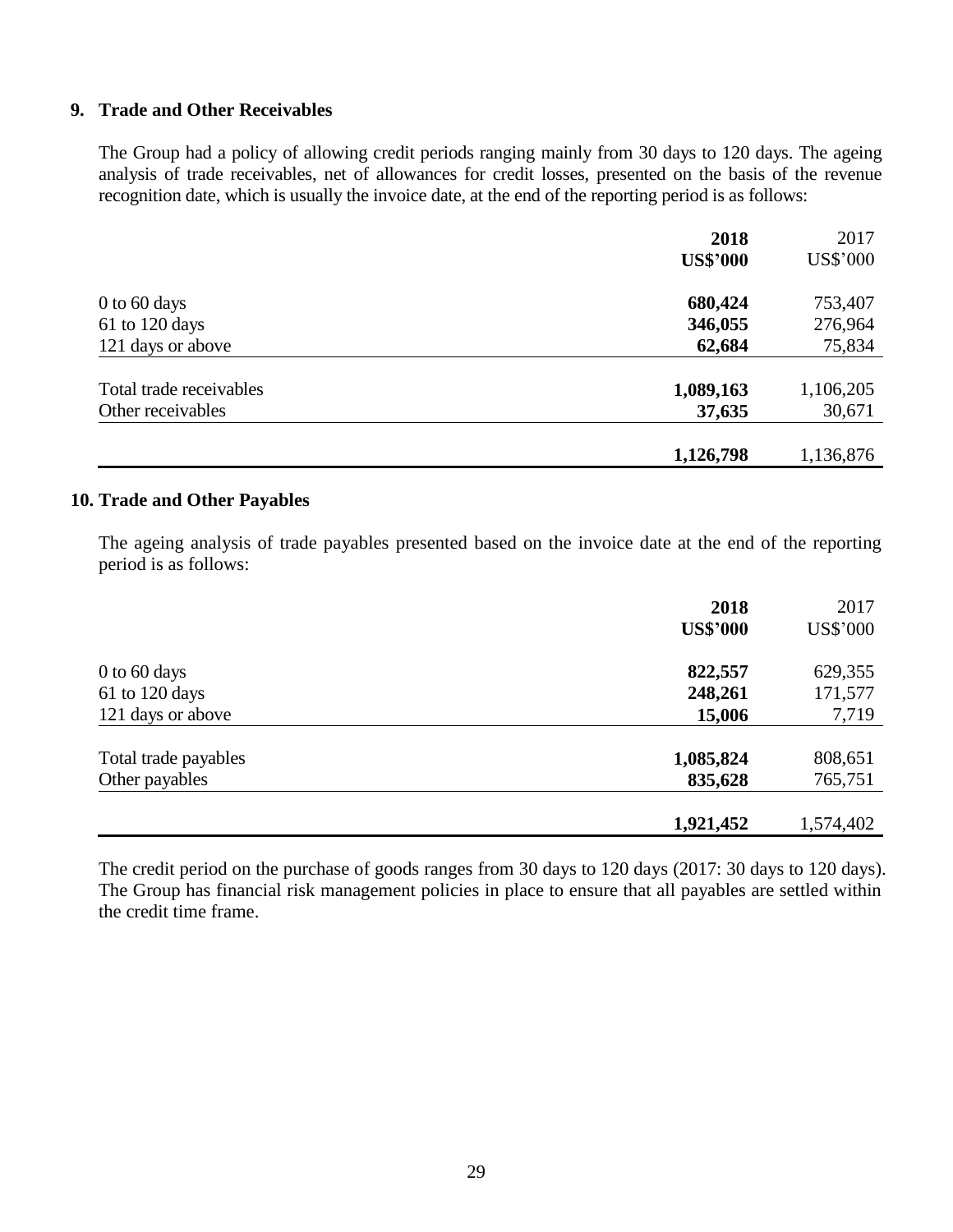# **11. Share Capital**

|                                                                        | 2018             | 2017          | 2018            | 2017            |
|------------------------------------------------------------------------|------------------|---------------|-----------------|-----------------|
|                                                                        | <b>Number of</b> | Number of     | <b>US\$'000</b> | <b>US\$'000</b> |
|                                                                        | shares           | shares        |                 |                 |
| <b>Ordinary shares</b>                                                 |                  |               |                 |                 |
| <b>Authorized shares</b>                                               | 2,400,000,000    | 2,400,000,000 | N/A             | N/A             |
| Issued and fully paid:                                                 |                  |               |                 |                 |
| At the beginning of the year<br>Issue of shares upon exercise of share | 1,835,021,941    | 1,833,896,941 | 653,918         | 649,214         |
| options                                                                | 600,000          | 2,625,000     | 1,073           | 4,704           |
| Buy-back of shares                                                     | (7,100,000)      | (1,500,000)   |                 |                 |
| At the end of the year                                                 | 1,828,521,941    | 1,835,021,941 | 654,991         | 653,918         |

During the year, the Company cancelled its own shares through the Stock Exchange as follows:

|                              |                 |                 |        | <b>Aggregate</b> |
|------------------------------|-----------------|-----------------|--------|------------------|
|                              | No. of ordinary | Price per share |        | consideration    |
|                              | shares          | <b>Highest</b>  | Lowest | paid             |
| <b>Month of cancellation</b> |                 | <b>HK\$</b>     | HK\$   | <b>US\$'000</b>  |
| March 2018                   | 1,000,000       | 46.25           | 45.00  | 5,911            |
| May 2018                     | 500,000         | 45.35           | 44.75  | 2,906            |
| June 2018                    | 672,000         | 47.55           | 43.85  | 3,947            |
| <b>July 2018</b>             | 1,378,000       | 43.50           | 41.70  | 7,634            |
| September 2018               | 200,000         | 47.25           | 47.00  | 1,218            |
| October 2018                 | 250,000         | 43.90           | 43.75  | 1,415            |
| November 2018                | 3,100,000       | 41.40           | 36.25  | 15,577           |
|                              | 7,100,000       |                 |        | 38,608           |

The shares bought back were settled and cancelled during the year. The consideration paid on the buy-back of the shares of approximately US\$38,608,000 was charged to retained profits.

# **12. Capital Commitments**

|                                                      | 2018<br><b>US\$'000</b> | 2017<br><b>US\$'000</b> |
|------------------------------------------------------|-------------------------|-------------------------|
| Capital expenditure in respect of the acquisition of |                         |                         |
| property, plant and equipment contracted for but not |                         |                         |
| provided in the consolidated financial statements    | 119,350                 | 21,888                  |